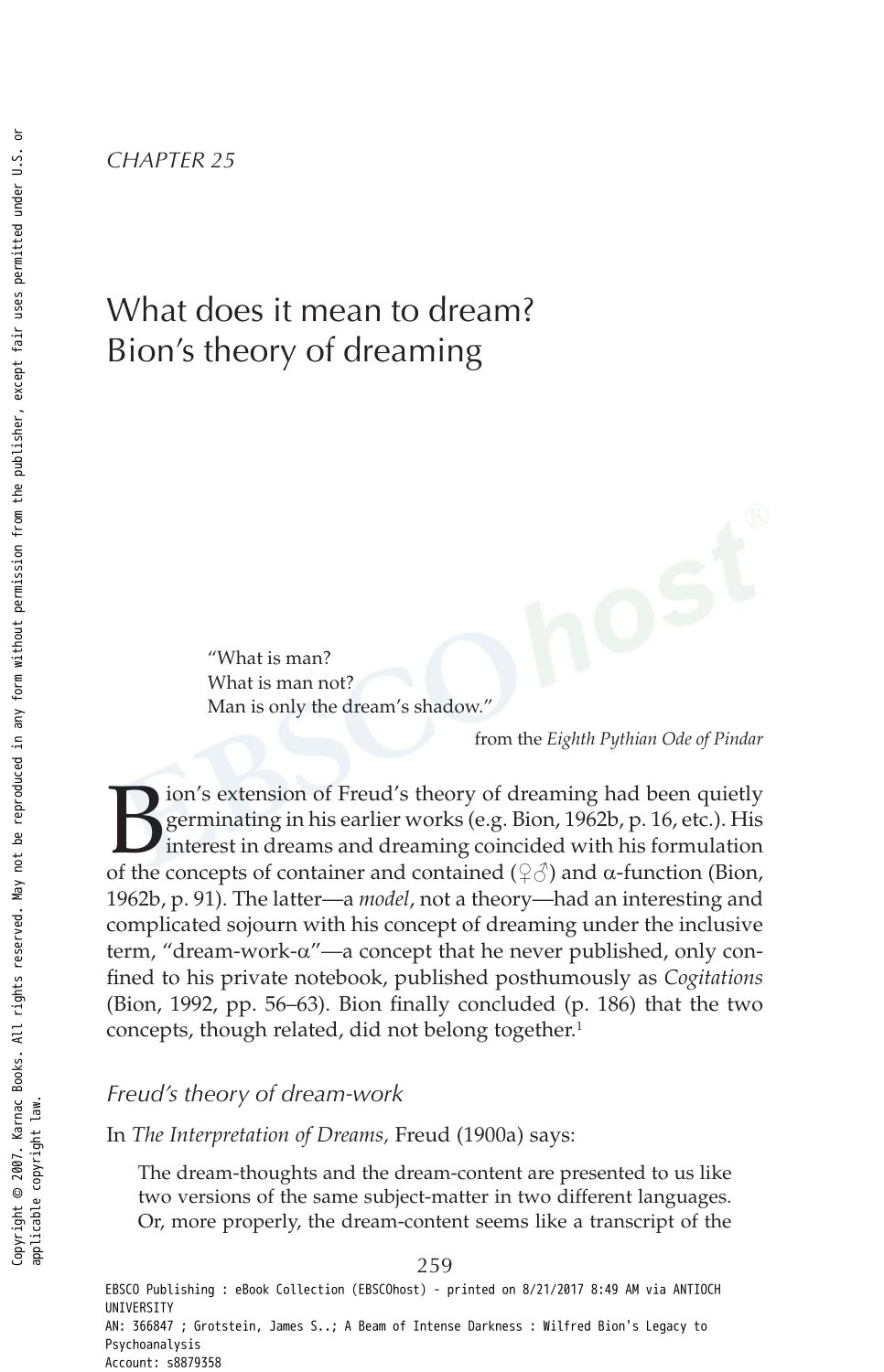#### 260 A BEAM OF INTENSE DARKNESS

dream-thoughts into another mode of expression, whose characters and syntactic laws it is our business to discover by comparing the original and the translation. [Freud, 1900a, p. 277]

#### Further on, he goes on to say:

It thus seems plausible to suppose that in the dream-work a psychical force is operating which on the one hand strips the elements which have a high psychical value of their intensity, and on the other hand, *by some means of overdetermination,* creates from elements of low psychical value new values, which afterwards find their way into the dream-content. [p. 307]

#### Then:

[D]reams have no means at their disposal for representing these logical relations between dream-thoughts. For the most part dreams disregard all these conjunctions, and it is only the substantive content of the dream-thoughts that they take over and manipulate. The restoration of the connections which the dream-work has destroyed is a task which has to be performed by the interpretive process. [p. 312]

What Freud seems to be saying is that dream-work is necessary to *disguise* the emotional truths explicit and implicit in latent dreamthoughts. One of the way of distorting or altering them is via a *disarticulation* of the conventional links between thoughts and a *transvaluation*  (p. 330) of the emotional valence attached to objects in the latent dream-thoughts. All in all, Freud emphasizes the need for dream-work to assume the role of an encoding or encrypting agency to keep latent truths *private—from their dreamer.*

To dream-work, Freud (1900a) assigns four functions: (1) condensation; (2) displacement; (3) considerations of altered representability, including the use of symbols; and (4) secondary revision. *Condensation* refers to the syncretistic process whereby a symbol may shrink or condense a limitless number of entities within its embrace. *Displacement*, the forerunner of projective identification, accounts for the transfer of attributions or qualities from one object or self to another. Considerations of *representability* require the dream-work to fictionalize the dream narrative paradoxically into a credible narrative—into a dream that works. *Secondary revision* is probably a function of the contactbarrier: it separates the Systems *Ucs.* and *Cs.* and seeks to guarantee that separation. (Secondary revision may be what Bion is referring to when he says that the analysand's free associations represent his dreaming.)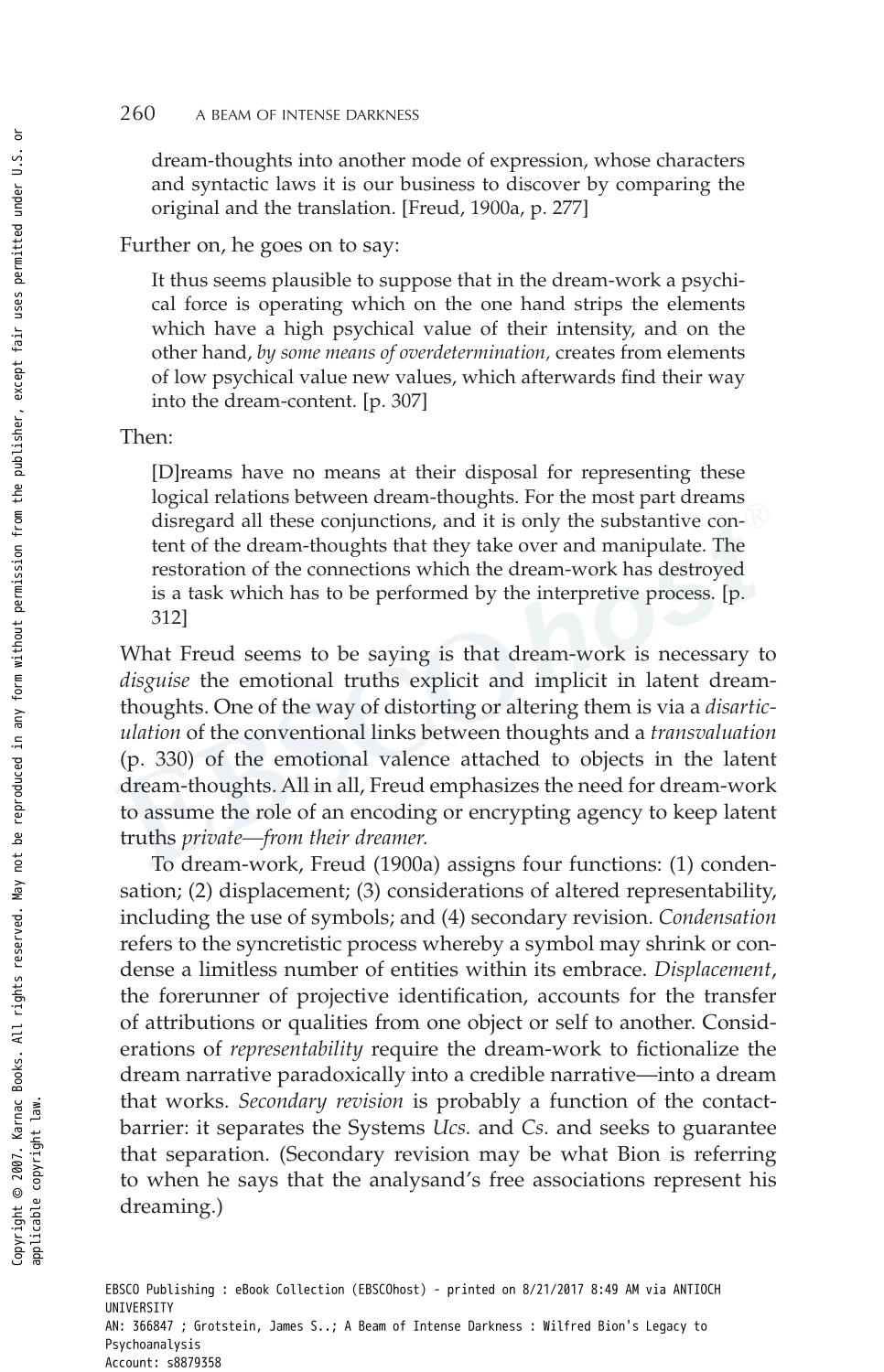From Freud's perspective it seems that the purpose of dream-work is to *protect the conscious ego* from being overwhelmed by hidden, forbidden thoughts and impulses in the id. Bion, as we shall soon see, agrees with this rationale *and with its obverse* as well*:* that dream-work must also protect the unconscious from being overwhelmed by external stimuli.

## *Bion's theory of dreaming: the relationship between dreaming and* α*-function*

In notes written early on, in 1959, Bion seems to have conflated dreaming with α-function (Bion, 1992, pp. 62–101) and then differentiated between them, as I suggested above. He conceives of  $\alpha$ -function as an *analogue model* to indicate the hypothetical process whereby the sense impressions of emotional experience become transformed from raw, inchoate, non-mental proto-emotions (impressions made by the intersection of evolving O on the subject's emotional frontier), known as "β-elements" (Bion, 1962b, p. 11), into mentalizable "α-elements". These are then relegated to notation (memory), repression, maintenance, and reinforcement of the "contact-barrier" between consciousness and the unconscious (Bion, 1962b, p. 17), and thinking itself, as well as imagistic (principally visual) supplies for dream elements: that is, supplying dreaming with irreducible dream elements for use in dream-narrative production:

The sleeping man has an emotional experience, converts it into  $\alpha$ -elements and so becomes capable of dream thoughts . . . and therefore of *undisturbed consciousness*. [1962b, p. 15; italics added]

Dreaming and/or  $α$ -function occur throughout the day and night. The emotional *vocabulary* furnished by α-function is used in dreaming2 to construct imaginative, preponderantly visual narratives as *truthful*  "*archival fictions*"*,* which contain emotions that have emerged from transformed and transduced β-elements. These β-elements result from sense impressions on the subject's emotional frontier cast by intersections (interactions, confrontations) with the evolution of the "Absolute Truth" about an infinite, cosmic, *impersonal* "Ultimate Reality", "O", into a mercifully tolerable, finite, and personally acceptable truth about one's own *personal*, subjective relationship to one's objects in inner and outer reality. In other words, *impersonal O becomes transformed*  into personal O in a "transformational cycle" with detours in K,<sup>3</sup> and, failing that, –K (falsehood). O designates an ever-expanding force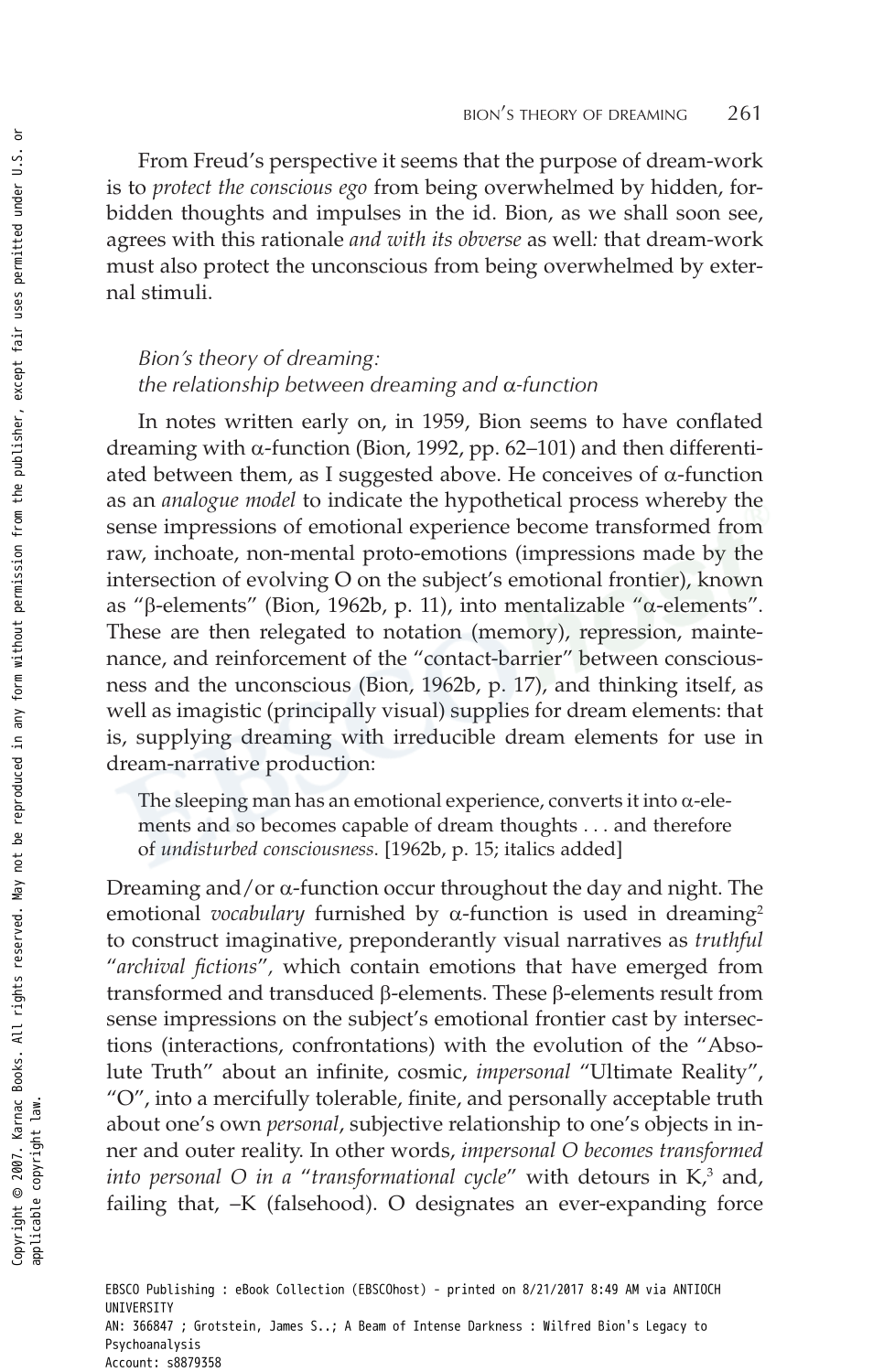#### 262 A BEAM OF INTENSE DARKNESS

field of inner *and* outer stimuli (as sense impressions) presenting as a cosmic impersonal chaos, *uncertainty*, 4 and proliferating infinity moving in the direction of increasing incoherence and absolute symmetry or indivisibility—that is, *entropy* (Bion, 1965, 1970; Matte Blanco, 1975, 1988). Britton (2006) presents the notion of the principles of "probabilism" and "indeterminacy" to encompass what Bion means by O. The ancient Greeks referred to this phenomenon as "*Ananke*" (Necessity), and I would translate it as ever-evolving, ever-approaching "raw, impersonal Circumstance". It is important to realize that O is always evolving—always in flux.

How does a dream evade frustration? By *distortion* of facts of reality, and by *displacement* of facts of reality. In short, by dream-work on the perception of facts—not, in this context, dream-work on the dream-thoughts except in so far as the dream-thoughts are thoughts portraying the facts. Freud attributes to dream-work the function of concealing the facts of internal mental life, the dream-thoughts, only. *I attribute to it the function of evading the frustration to which the dream thoughts, and therefore the interpretation of dream-thoughts, would give rise if allowed to function properly—that is, as mechanisms associated with the legitimate tasks involved in real modification of frustration.* Consequently, since such legitimate tasks always carry an element of frustration, excessive intolerance of frustration short-sightedly leads to the attempt at evasion of the frustration intrinsic to the task of modification of the frustration.

 $\alpha$  is concerned with, and is identical with, unconscious waking thinking designed, as a part of the reality principle, to aid in the task of real, as opposed to pathological, modification of frustration. [1992, p. 54; italics added]

One can see how Bion integrates dreaming with α-function. For him α-function and/or dreaming serve "the legitimate task in . . . real modification of frustration" (not evasion). Furthermore, he thinks of  $\alpha$  ( $\alpha$ -function) and, thus, dreaming as serving the reality principle. He considers toleration of frustration to be pivotal in the capacity to think. Although he never formally integrated this concept with his theory of container  $\leftrightarrow$  contained, I believe that it should be.

Godbout (2004) discusses the ability to tolerate frustration:

[T]he fact of the intolerance or "intolerability" of frustration in relation to awareness or discovery indicates how representational activity, for Bion, does not spring out of absence of gratification alone, but out of *tolerated* absence. When intolerable, this absence on the contrary *compromises* seriously representation. [Godbout, 2004, p. 1125]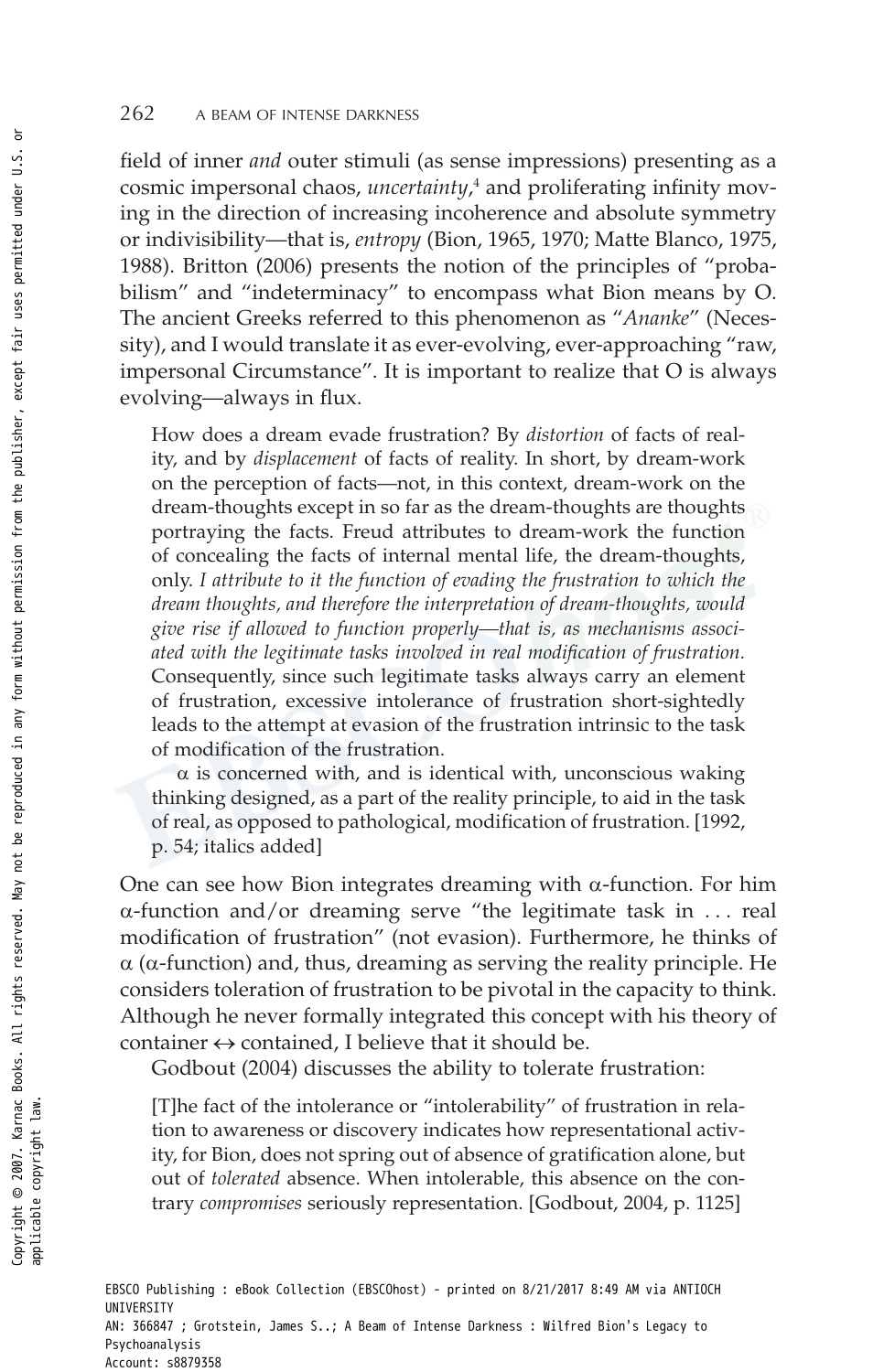Proto-emotions—that is, sense impressions of emotional experience, βelements—are processed by  $\alpha$ -function to yield  $\alpha$ -elements, the irreducible elements suitable for mentalization and dreaming. The  $\alpha$ -elements are thereupon selectively distributed to notation (memory), repression, further thought processes, and support for the contact-barrier between consciousness and the unconscious and for deployment as constructive units for dreaming. The deployed  $\alpha$ -elements, as they proliferate and link together to form more complex structures, are like letters of the alphabet (" $α$ -β") that combine to produce versatile images, symbols, words, sentences, and, ultimately, thoughts or dream narratives. Furthermore, for Bion the act of dreaming constitutes a paradoxical process in which two opposing masters—the pleasure principle *and* the reality principle—are mediated in a dialectical relationship. Thus P–S (pleasure)  $\leftrightarrow$  D (reality), where P–S conducts personalization and subjectivization conducts transformations—a sorting out of O—and D allows for objectification. P–S projects, and D introjects.

# *Bion's hypotheses about dreaming*

Bion (1970), in extending Freud's ideas on the functions of dreaming, believed that, rather than thoughts emerging from the unconscious into consciousness only *sequentially*, as Freud (1900a) had suggested, (1) consciousness and the unconscious functioned *simultaneously* (Bion, 1970, p. 48) as well as sequentially, and (2) sensory stimuli had to become unconscious(dreamed) first before the subject could become conscious of them—or be able to be kept unaware of them for realistically expedient reasons. According to Bion:

It is in the dream that the Positions [the paranoid–schizoid and depressive—JSG] are negotiated. [1992, p. 37]

*My belief is that the dependence of waking life on dreams has been overlooked and is even more important*. Waking life = ego activity . . . the dream symbolization and dream-work is what makes memory possible. [p. 47; italics added]

We psycho-analysts think you do not know what a dream is: the dream itself is a pictorial representation, verbally expressed, of what happened. What actually happened when you "dreamed" we do not know. All of us are intolerant of the unknown and strive instantaneously to feel it is explicable, familiar. [1977b]<sup>5</sup>

Bion further states that the *analyst must dream the analytic session* (1992, p. 120).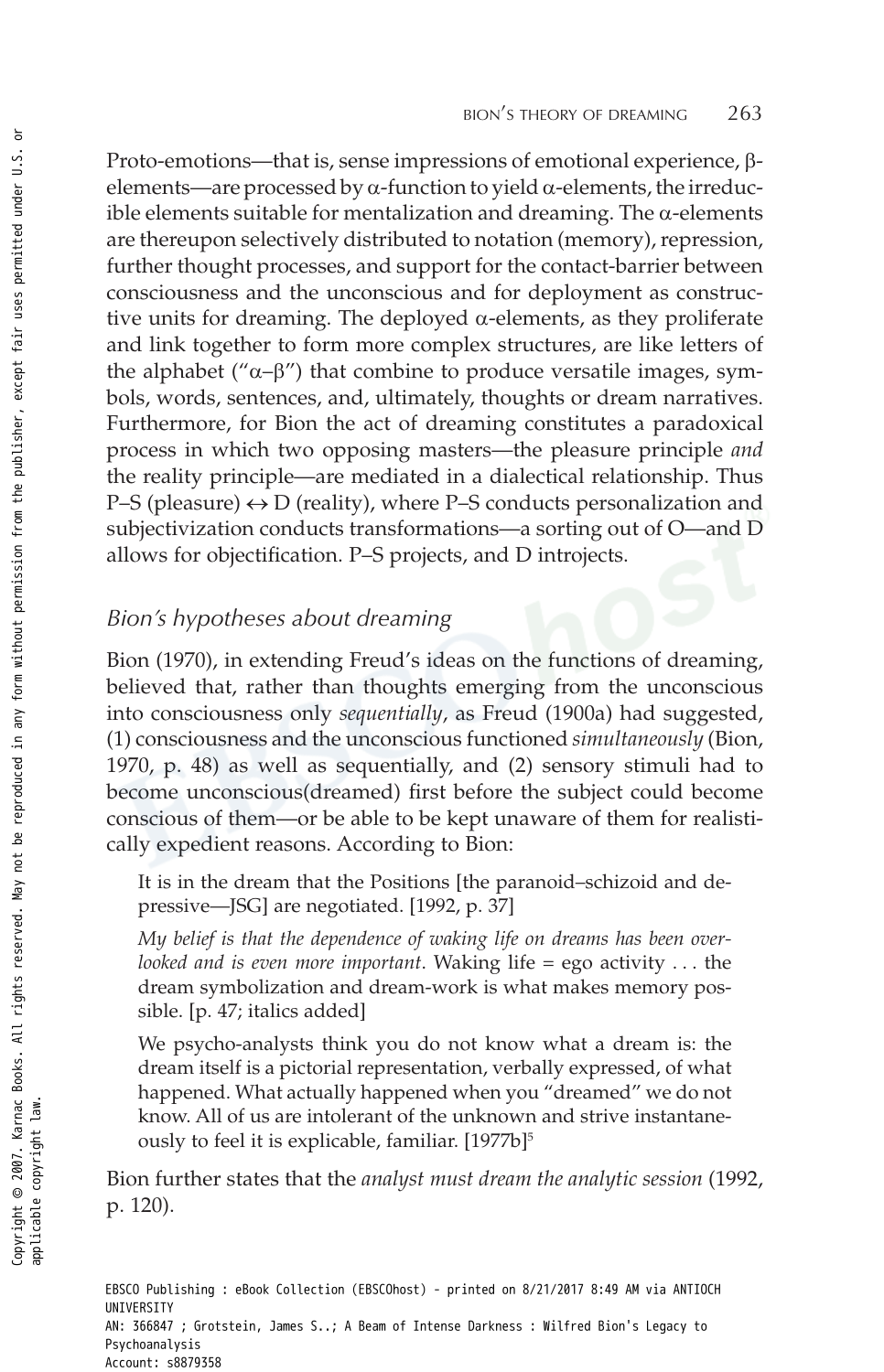#### 264 A BEAM OF INTENSE DARKNESS

Having concentrated on Bion's theories about the dependence of waking life on dreams, the progression of sensory stimuli from consciousness to the unconscious, and the simultaneity of conscious and unconscious mental processing, I now ask the question that I shall try later to answer: Why do stimuli have to be processed (dreamed) by the unconscious before consciousness can either utilize them or "choose" not to be bothered with them—that is, when they are kept unconscious? The answer that Bion offers us is that dreaming functions as a filter that sorts, categorizes, and prioritizes emotional facts that are stimulated by this incoming data, much like the motto of the *New York Times*: "All the news that's fit to print."

## *Suggested models*

The following four models may help to explain Bion's thinking with regard to dreaming:

- A. The *Möbius Strip* can, as already described, be thought of as a ribbon that is cut, given a half-twist, and then reattached. This results in a twisted continuous surface, so that in travelling along the ribbon, one finds oneself initially on the outside and then gradually on the inside surface of the ribbon—in other words, a paradoxical course of *discontinuous continuity* has been constructed. This model depicts the status of the paradoxical relationship between consciousness and the unconscious. The Möbius strip may also be represented as a *labyrinth*. The Möbius strip model depicts my conceptualization of dreaming (aka α-function) configured as a psychic–emotional immunity frontier with a figure-8 structure, like the Möbius strip—one in which one can visualize a discontinuous continuity of dreaming and its cognates, including the contact-barrier and others extended throughout consciousness and the unconscious. The figure-8 structure accounts for the intensity of "unconscious wakeful thinking" at the frontier (contactbarrier) between Systems *Ucs.* and *Cs.*
- B. *Reversible perspective* (Bion, 1962b, p. 25) can be understood as an alternation for perspective dominance between foreground and background in a picture. Bion uses the picture of a vase to illustrate the "reversible perspective" (1963, p. 50). Imagine an outline of a dark vase against a light background. From one perspective, this is what one can see. From another perspective, the background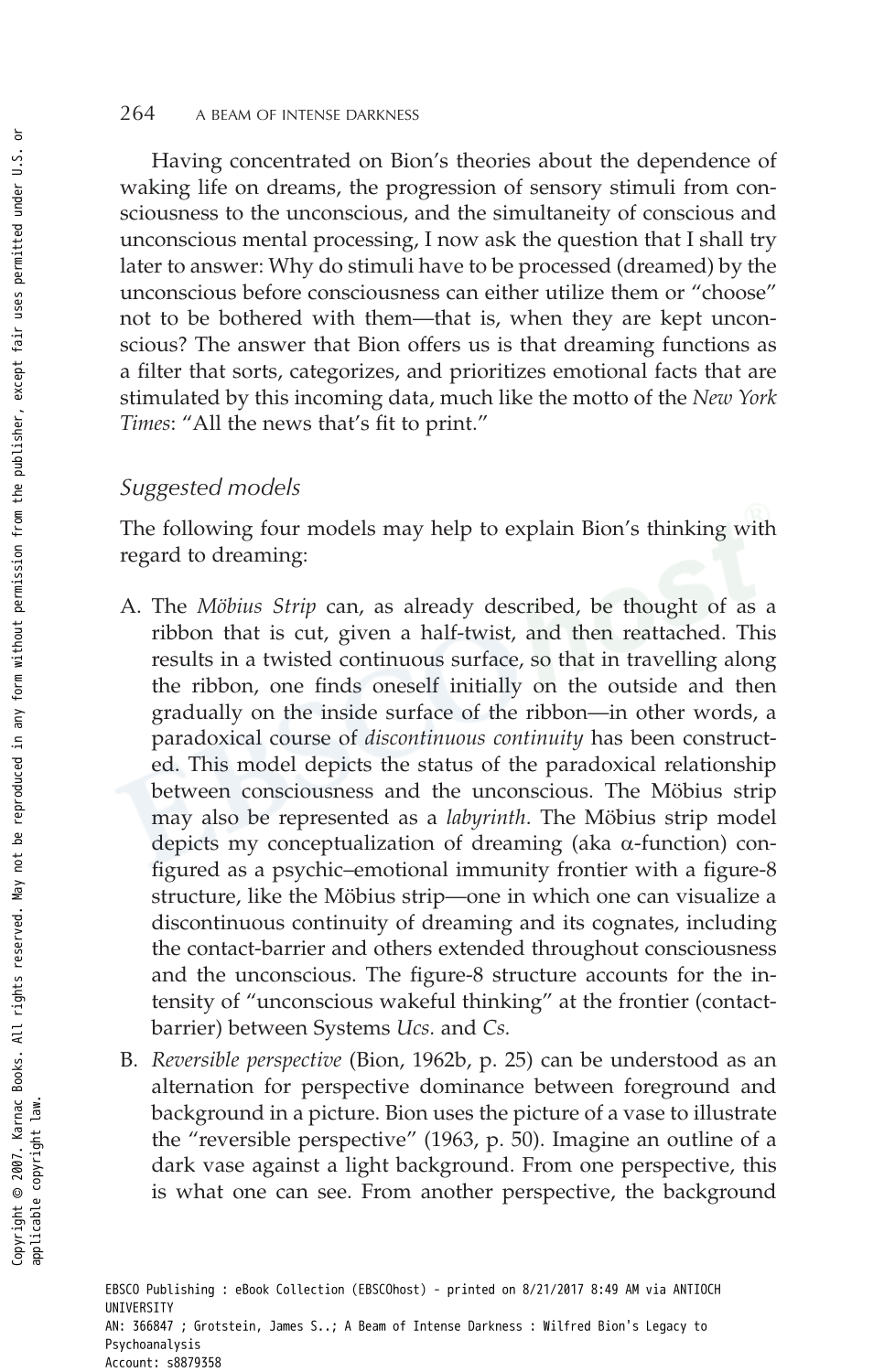becomes the foreground and one can see, instead, two light faces confronting one another. The point is that although two different pictures emerge, *one can nevertheless not observe both pictures simultaneously.* Thus when we are awake, we observe from a conscious vertex or perspective. When we are asleep, we see from the unconscious perspective of the consciousness of the dream.

C. *Binary opposition* (Lévi-Strauss, 1970) is a structuralistic concept in which two opposing forces are cooperatively opposed to one another so as to be mutually regulating of one another.

The relationship in Bion's scheme between consciousness and the unconscious is exemplified by all three of the above models. When there is consecutive movement of a stimulus from consciousness to the unconscious, the Möbius-strip model is operative. When the activities of consciousness and the unconscious function simultaneously, then the reversible-perspective or binary-oppositional model is in operation. Dreaming begins as a sequential function so as to induce a normal state of simultaneous and parallel activity in consciousness and the unconscious.

It is my belief, following my reading of Bion, that he conceives that one of the purposes of dreaming is—similarly to the function of the contact-barrier (Bion, 1962b, p. 17)—to maintain the distinction or separation and binary-oppositional functioning of consciousness and the unconscious. Rather than being obligatorily *conflictual*, which is Freud's (1915e) view, Bion conceives of them as *cooperatively oppositional—*to triangulate O, the Absolute Truth, about an infinite and indifferent or impersonal Ultimate Reality. In so doing, Bion has extended Freud's two-dimensional perspective of the relationship between the two consciousnesses to a third dimension, with O as the third vertex. O, it must be remembered, represents both the intersection of one's emotional frontier by sensory stimuli from within and without and the release by these stimuli of the inherent pre-conceptions—the Ideal Forms, the things-in-themselves. It is important to realize that dreaming converts impersonal O into personal O and then into K and that Bion (1992) ultimately substituted "*infinity*" for the unconscious. (p. 372) and *finiteness* for consciousness.

D. *Binocular perspective* (or dual-track perspective) in which any and all phenomena can be observed from two or more vertices to achieve a stereoscopic perspective.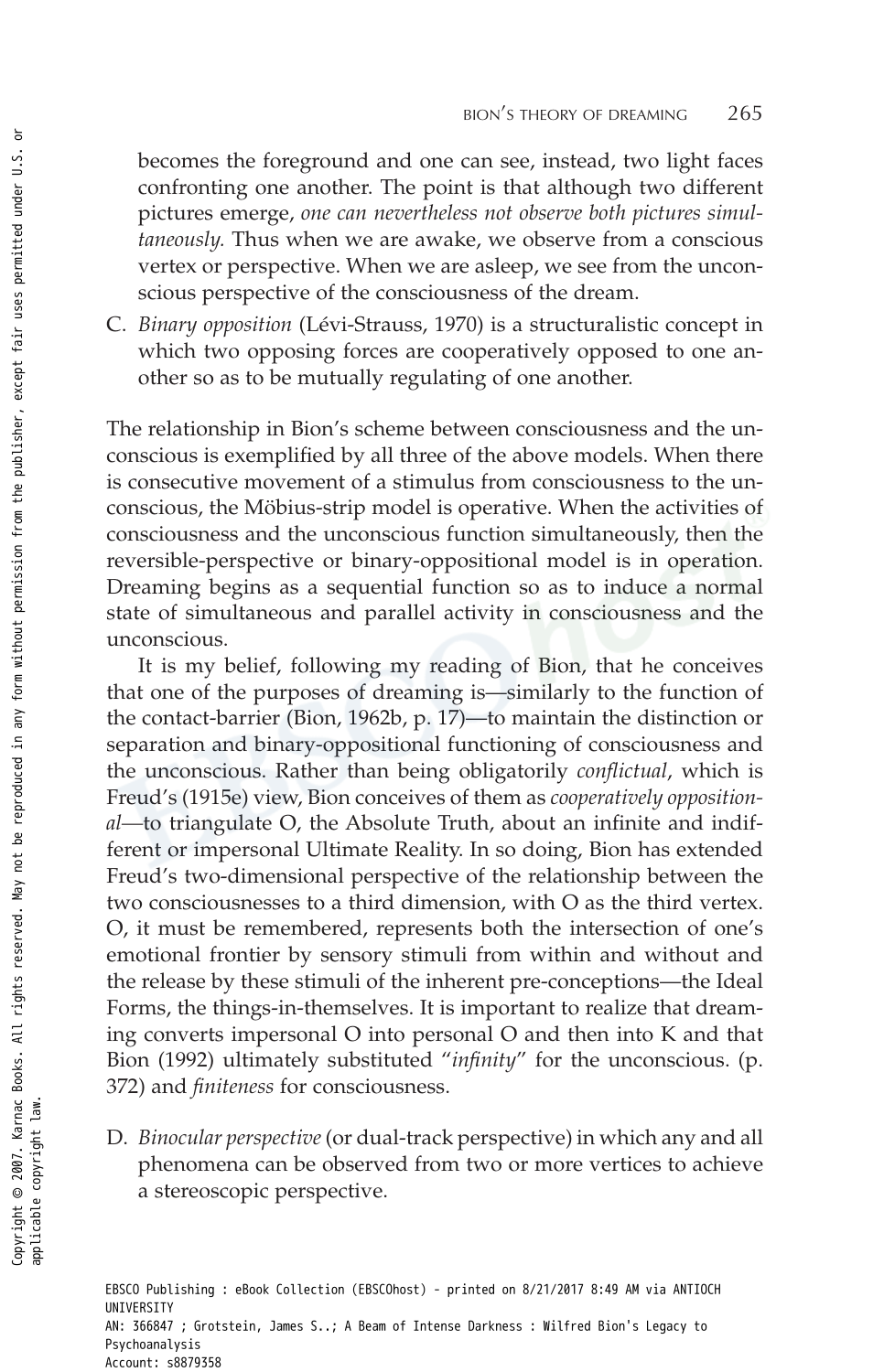### *What* is *dreaming?*

I hypothesize that dreaming constitutes a "proto-language" (Fitch, 2005), one similar to the conscious and unconscious "communicative musicality" between infants and mothers postulated by Trevarthen (1999)—but with the following difference: I suggest that dreaming is the proto-linguistic communication within the System *Pcs.* between its two frontiers—the lower frontier with System *Ucs.* and the upper frontier with System *Cs.* It is communication between the "dreamer who dreams the dream" and the "dreamer who understands the dream" that is, the "ineffable subject of the unconscious" and the "phenomenal subject of consciousness"—respectively (Grotstein, 2000a, p. 11). The relationship between the two "dreamers" is best represented by the ancient Greek "middle voice", which connotes the simultaneity of the active and passive modes of being (Greenberg, 2005; Peradotto, 1990).

Dreaming constitutes a continuous sensory (usually visual) process whereby the sensory stimuli (internal and/or external) of emotional experience undergo a transformation and an aesthetically honed reconfiguration, making them suitable for being experienced affectively, thought about cognitively, and recalled in memory. The sensory stimuli of emotional experience, O, seem initially to *surround* one until one has successfully dreamt them, after which one feels that one has some grasp of O by becoming O. In other words, dreaming acts as a narrative container (Ferro, 1999, p. 50). It is my impression from my reading of Bion that he places consummate importance on the dreaming process and strongly suggests that ultimately *psychopathology becomes an indicator of unsuccessful or incomplete dreaming.*

Dreaming constitutes an intermediary buffer zone, a veritable ozone layer, which protects us from the blinding glare of O. It constitutes an ongoing, mediating, detoxifying filter that also undertakes such transformative processes as (1) transducing the infinity of impersonal O into practical, personal, finite, third-dimensional categories (e.g. good versus bad; inside versus outside, etc.); (2) reconfiguration of its original complex meaning into personal meaning; (3) encryption into a linear narrative, and (4) the transformation of the indifference or impersonalness of O into personal O (personal meaning).

Dreaming can be thought of as a generation of ongoing "archival fictional truths" in which the Absolute Truth about an impersonal Ultimate Reality is aesthetically and kaleidoscopically reconfigured and balanced between the Scylla of the pleasure principle and the Charyb-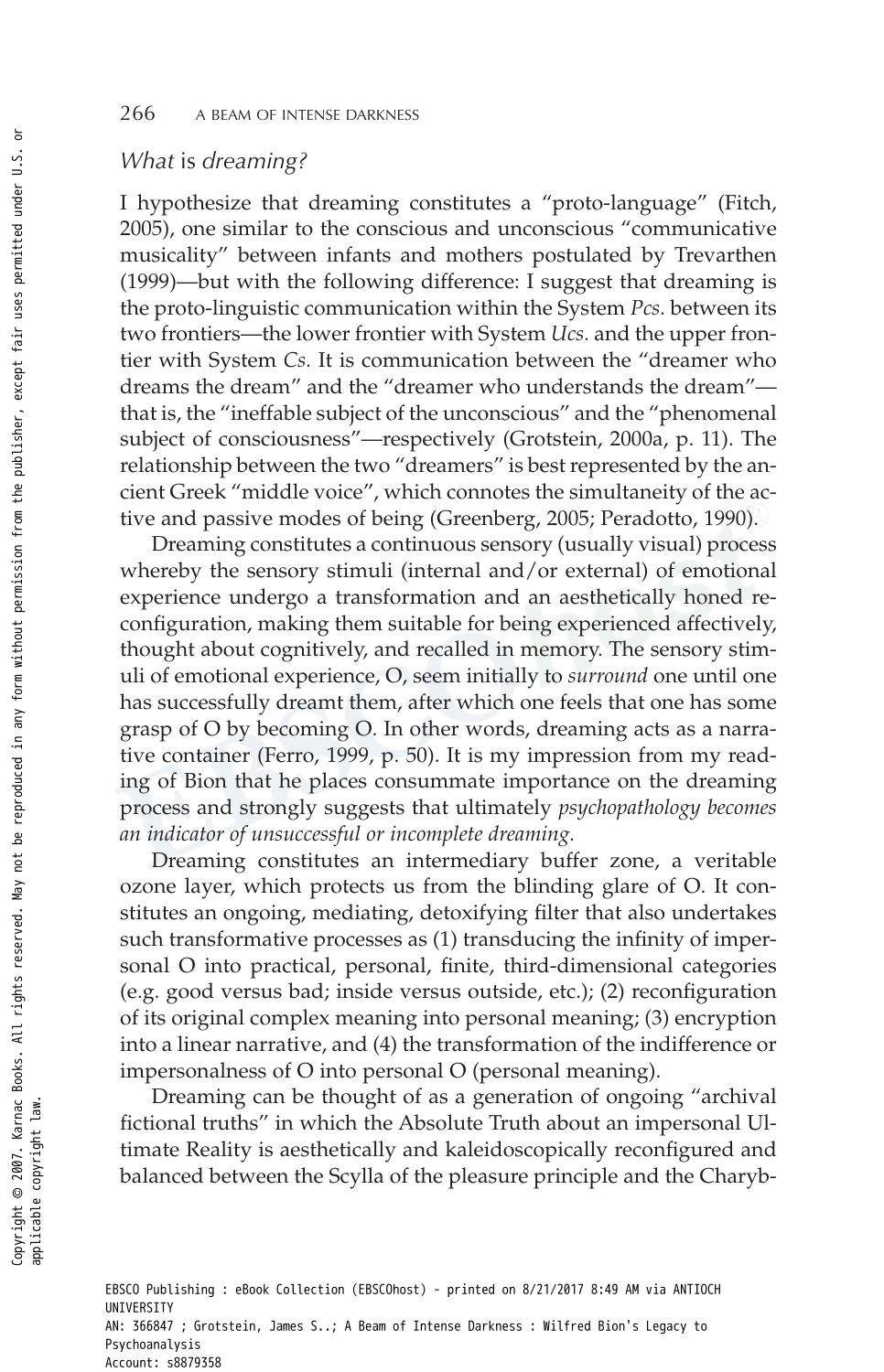dis of the reality principle—a dialectical binary-oppositional operation under the hegemony of the reality and truth principles, respectively (Grotstein, 2004b). With regard to dreaming, imagination operates in the service of the pleasure *and* reality principles as well as, ultimately, the truth principle, to extract and reconstruct the truth from its initial context and background and transform it as an invariant incognito within the dialectical functioning of the Positions ( $P-S \leftrightarrow D$ ) into personal subjective truth. Dreaming, like stories, functions through its ability to achieve *vicarious* applicability, correspondence, and resonance with the subject's unconscious conflicts.

Winnicott (1971b), in one of his critiques of Klein, stated that she had been more interested in the *meaning* of children's play than in the *act of playing* itself. The same principle may apply to the practice of psychoanalysis, which has traditionally been more interested in the meaning of dreams than in the act of dreaming. According to Freud (1900a), the purpose of dreams is to preserve sleep. Bion (1962b) considers dreaming to be necessary to enhance the contact-barrier that, by effectively separating Systems *Ucs.* and *Cs.,* allows sleep to take place, so that the subject is able to distinguish wakefulness from sleep, unlike the psychotic, who cannot distinguish between them (p. 17).

To summarize Bion's theories on dreams:

- A. Psychopathology is essentially the result of impaired dreaming, and this impairment is more significantly experienced by the System *Ucs.*
- B. The importance of the contact-barrier is not only to protect the System *Cs.* from the System *Ucs.* but the reverse as well—and also to shield both of them from O. The contact-barrier is reinforced by α-elements donated by α-function, but the reverse is also true. Dreaming and/or  $\alpha$ -function depend on the operation of an intact and functioning contact-barrier.
- C. The significance of the analyst's interpretations of unconscious phantasies (including dreams) is not to discredit their function but to *acknowledge* their reparative mythic function and, by acknowledging them, to restore their narrative recalibrating (generalizing and abstracting) and containing functions, which run parallel with a cooperative binary opposition with the original latent content of consciousness, laying the groundwork there for *metaphor*. Put another way, the mind functions along two distinctly different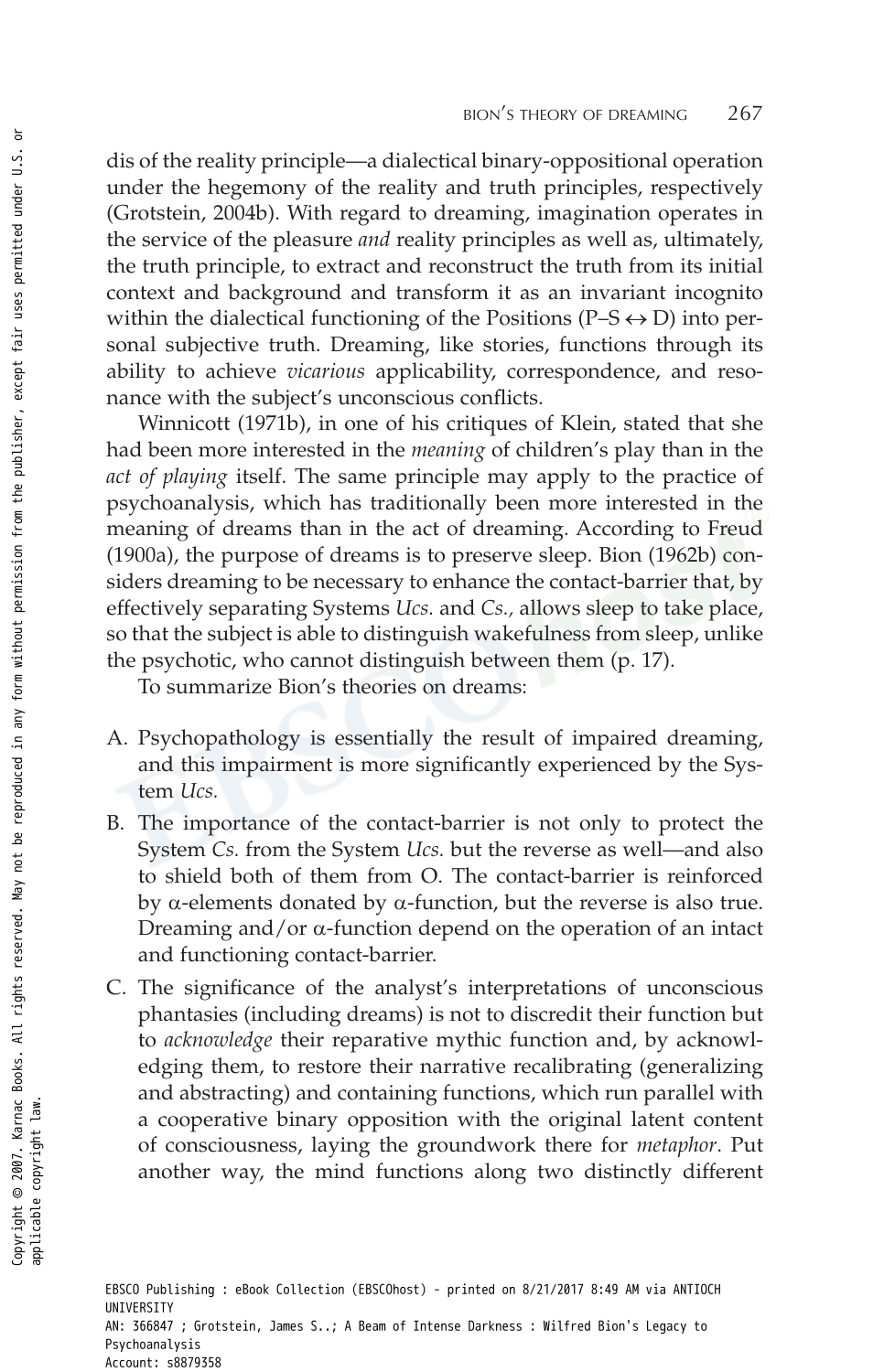but interconnected lines of operation. The unconscious functions under the hegemony of the pleasure principle (albeit with some contribution from the reality principle). There is minimal negation; thus everything is connected and symmetrical. It is the autochthonous (self-created) universe of objects and emotions—that is, self-created, personal, phantasmal. The second is the domain of consciousness, of a reality that has been clearly defined and refined by the application of negation. The human being needs both layers. Psychoanalysis addresses the former, both overtly and covertly. Bion (1992) states this dichotomy as one between "*narcissism*" and "*socialism*" (p. 103)—in other words, dreaming (no negation) attends to the personal aspects of the self and Aristotelian thinking (ruled by negation) to the more objective aspects.

D. Dreaming, unconscious wakeful thinking, *is* thinking as well as being the prerequisite to thinking, feeling, and being. Bion (1954) states: "It must mean that without phantasies and without dreams you have not the means with which to think out your problem" (pp. 25–26).

Here Bion first hints at an idea that has never been fully explored by others—that the psychotic suffers not from too much primary process but from a defectively functioning primary process—that is, *defective dreaming.* He formulated the idea that the psychotic's thought disorder is due in part to a difficulty with phantasies (day dreaming) and dreams (by night) that would make thought possible. He will later unite and conflate the primary processes with secondary process and "α-function" (Bion, 1962b, p. 54), which, like Matte Blanco's (1975, 1988, 2005) "bi-logic", contains two complementary and opposing strands, *mythification* and *clarification*. The analyst dreams the patient's dream and thereby completes the dream.

The unconscious is, in Bion's view, the setting of an "undisciplined debate" that dreaming seeks to transform into a "disciplined debate" (Bion, 1979)—a Platonic (respectful) dialogue between the antinomies (internal objects) that comprise it. Dreams prepare the ground for the debate, thesis  $\leftrightarrow$ antithesis  $\rightarrow$  reconciling synthesis: "... Where ignorant armies clash by night" ("Dover Beach"—Matthew Arnold, 1867).

Dreaming "licks the emotional wounds of care" to heal them. Dreaming weaves the disparate elements of experience into a tapestry of poetic, aesthetic, cognitive, and ontological coherence.

I believe that dreaming does this by virtue of its autochthonous creativity: that is, the "dreamer who dreams the dream" (Grotstein,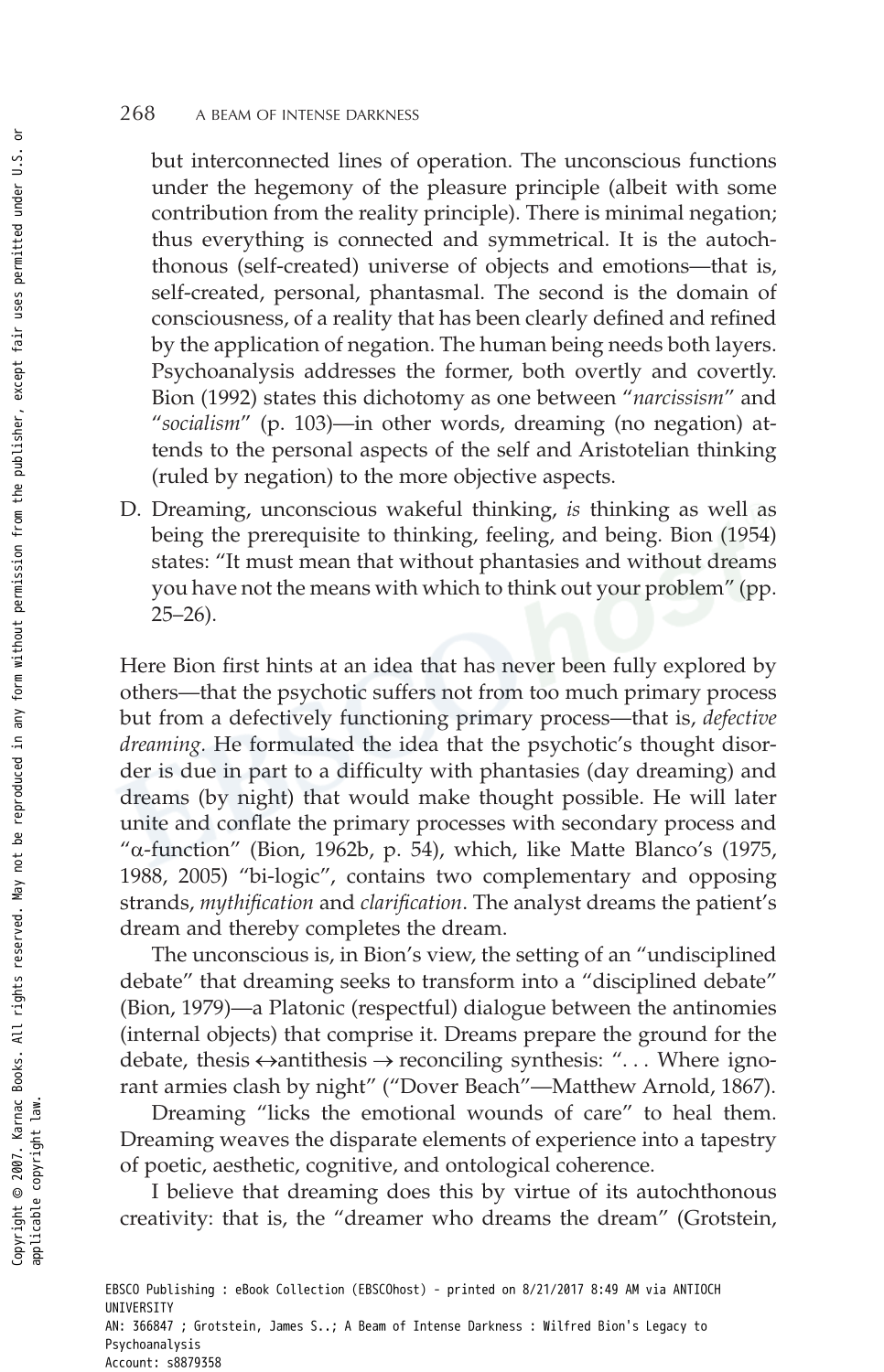2000a) first narcissistically *creates* the dream narrative as it encounters the incoming O sensory stimuli. Dreaming stands between *sensation* and *perception.*<sup>6</sup>

"Nameless dread" (Bion, 1965, p. 79) is the experience of the destruction of the dream-work's capacity to function and to heal.

The following points integrate Bion's theory of dreaming with his ontological and epistemological metatheory for psychoanalysis, to which I add my own speculative hypotheses:

- A. We dream continuously—that is, by day as well as by night (Bion, 1992, p. 63).
- B. Normal dreaming is characterized by an *introjection* of the results of the dreaming process, whereas the psychotic utilizes dreaming for the *projective* expulsion of the realizations of the dreaming process (Bion, 1962b, 1965, 1992, p. 43).
- C. All sensory stimuli, whether originating within the internal world or coming from the external one, must first be dreamed and relegated to the unconscious in order to be processed, encoded, encrypted, and assigned to different faculties of the mind—that is, to memory, to repression, to supply dream elements for further dreaming, for reinforcement of the contact-barrier, and to supply the ingredients of emotional and abstract thought (Bion, 1992, pp. 112, 139).
- D. The contact-barrier (Bion, 1962b, p. 17), which makes dreaming possible but which also depends on dreaming for its own maintenance, is a caesura (Bion, 1977a) that effectively separates fetal mental life from postnatal mental life (Bion's imaginative conjecture) and functions as a two-way selectively permeable membrane between consciousness and the unconscious,<sup>7</sup> conducting transformations, transductions, and encryptions of stimuli in transit from either source and creates the effective two-way boundary that makes dreaming possible. Moreover, it constitutes a continuation of Bion's (1962b) concept of the container. The contact-barrier can be linked as an analogue with the discipline of the *analytic frame*: the need to maintain the discipline of the frame parallels the need to maintain an effective separation between analyst and analysand and between consciousness and the unconscious so that each can function separately (autonomously), complementarily, and, thus, effectively.
- E. One of Bion's (1962b) tools is the stereoscopic model of "binocularity" (p. 54), which is, in turn, associated with Niels Bohr's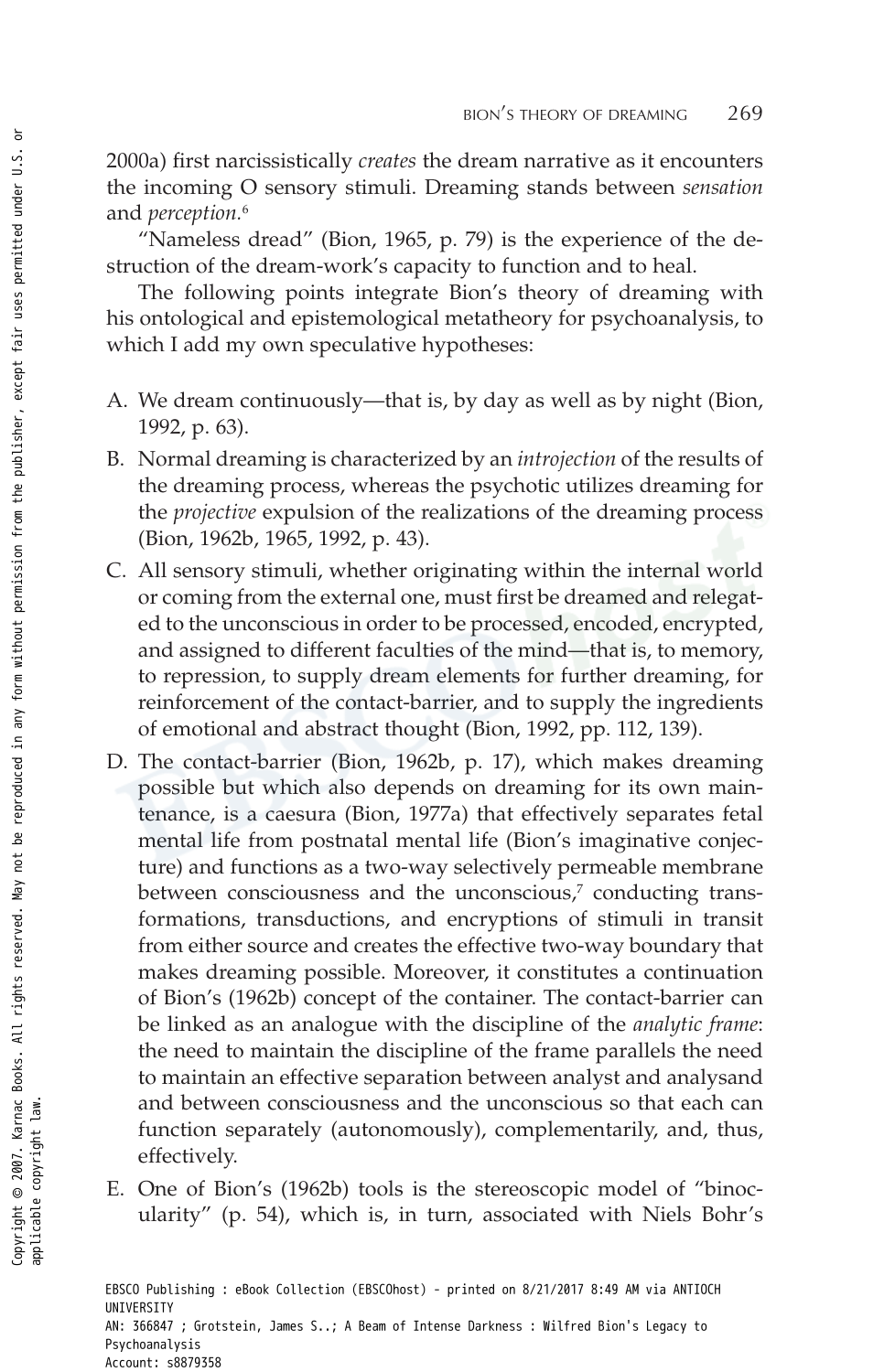theory of complementarity. Specifically, Bion views the relationship between the Systems *Ucs.* and *Cs.* as complementary as well as oppositional, rather than primarily conflictual. Bion also applies the binocular principle of complementarity (Bion, 1965, p. 153) to the relationship between the paranoid–schizoid and depressive positions ( $P-S \leftrightarrow D$ ). Consequently, Bion is able to recruit the Systems *Ucs.* and *Cs.* and  $P-S \leftrightarrow D$  as two separate sets of autonomous and yet simultaneously oppositionally connected structures (binary-oppositional structures) to function complementarily according to the rules of their respective natures *and* at the same time to mediate binocularly or stereoscopically cooperatively and triangulate a third object, O (the "analytic object"), the Absolute Truth about an imminently intersecting and evolving infinite Ultimate Reality. In other words, as evolving O intersects the individual's emotional frontier, the latter's sentinels intercept, triage, and process its stochastic "noise" into personal, then objective, and finally transcendent meaning—"personal O"—thus completing the transformational cycle.

F. Bion (1962b, p. 56), at variance with Freud (1911b), conceived of the *inseparability—*or really the coterminousness or contiguity—of the primary and secondary processes when he postulated  $α$ -function as a transformational model. In other words, he believed that a combination of the primary and secondary processes worked intimately, cooperatively, but in different ways in the unconscious and in consciousness. Bion implied (and I hypothesize explicitly) by suggesting this juncture, but to my knowledge he never formally stated that he believed that the pleasure and reality principles were similarly conjoined normally but not pathologically. In other words, the pleasure principle and the primary processes function in complementary collaboration with the reality principle and secondary process—as subordinate functions in consciousness and as predominant functions in the unconscious, in which circumstance the reality principle and the secondary process subsume subordinate functions.

 The above model finds its corollary in Matte Blanco's (1975, 1988) conceptions of "bi-logic" and "bivalent logic" (Carvalho, 2005). Matte Blanco believes that the unconscious is dominated by the principle of symmetry (the erasure of differences and the equation of opposites), whereas consciousness is dominated by the principle of asymmetry (the progressive development of differences). Yet if the unconscious were absolutely symmetrical, no signs, symbols, or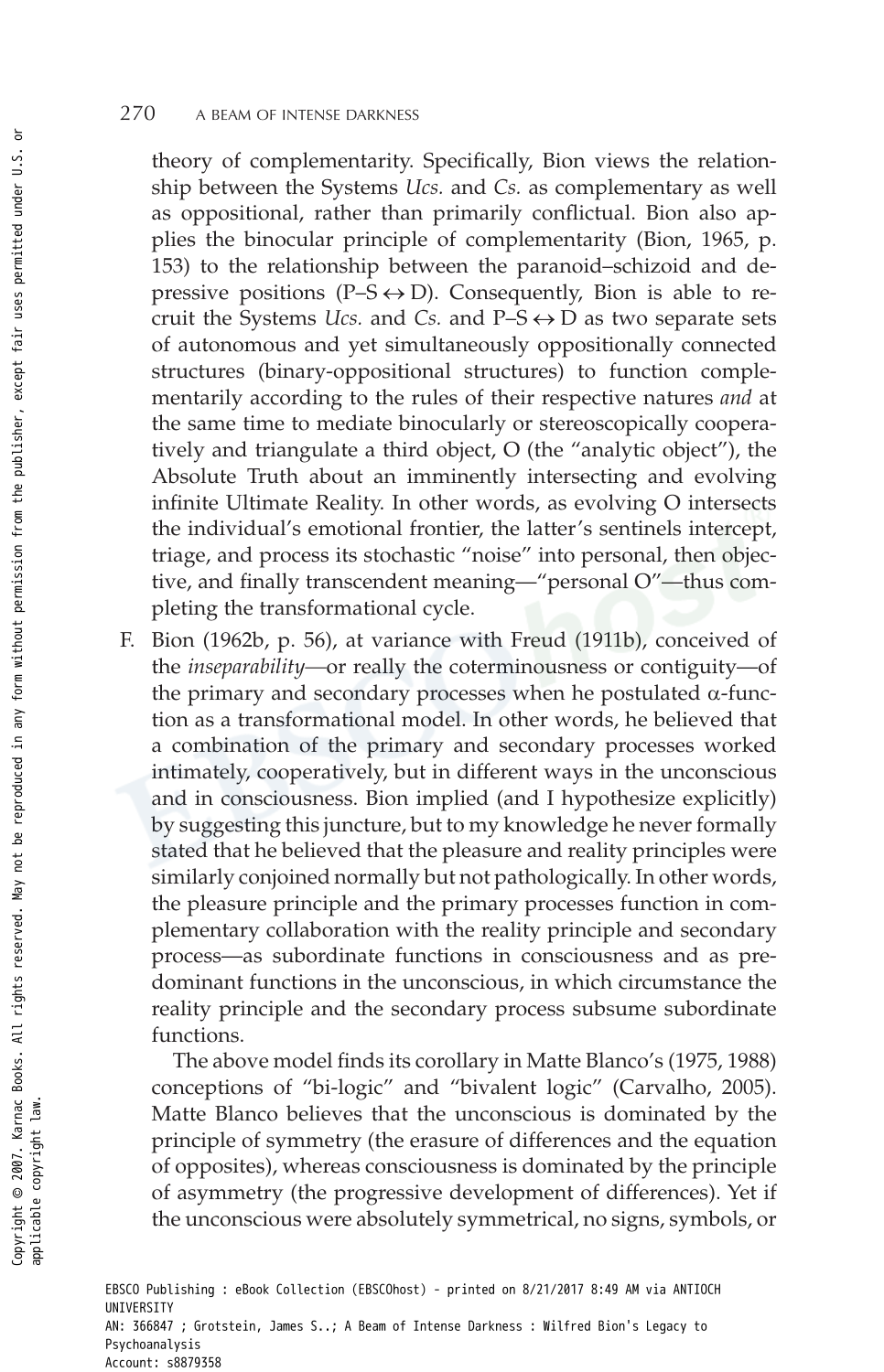dreams would be possible. Matte Blanco therefore conceived of "bilogic" for the unconscious and "bivalent logic" (Aristotelian logic) for consciousness. Bi-logic and bivalent logic both use varying portions of symmetry and asymmetry in their respective binaryoppositional structures or systems, but bi-logic, the logic of the unconscious, is dominated by the principle of symmetry, which can be equated with the pleasure principle, and bivalent logic, the logic of consciousness, is dominated by the principle of asymmetry, which corresponds to the reality principle. Thus, these two antithetical structures of logic utilize symmetry and asymmetry dialectically but under different supraordinating organizations—along the lines of the model of conjoined twins, where the pleasure and reality principles occupy two separate structures in which they are both conjoined and separate.

 Matte Blanco's scheme seems to me to be identical to Bion's concept of the dialectical binary-oppositional structures located both in the unconscious and in consciousness, respectively. In other words, *primary and secondary processes, the pleasure and reality principles, symmetry and asymmetry combinatorially comprise both unconscious* α*function and conscious* α*-function—and find their counterpart functions in dreaming* (*dream-thinking*) *and cognitive reflective thinking.*

G. I hypothesize that  $\alpha$ -function implies the existence of at least two mirror-image binary-oppositional structures, each consisting of dialectically opposing primary and secondary processes—and that they both subserve dreaming. (1) One binary-oppositional (binocular) structure— $\alpha$ -function 1—exists in the unconscious and is responsible for the transformation (mentalization—dreaming) of β-elements into α-elements, which are then relegated for use as dream thoughts, repression, memory, and reinforcement of the contact-barrier. Although this structure consists of the dialectical operations of both the primary and secondary processes, it is under the hegemony of the pleasure principle. (2) Another binaryoppositional structure—α-function 2—situated in consciousness and/or in the preconscious and under the hegemony of the reality principle, transforms (dreams) β-elements emanating from stimuli in the external world so as to render them unconscious. In other words, there is spectrum of  $\alpha$ -functioning that extends from the most elemental to the most advanced. Ferro (2005) speaks about this gradient and uses the term " $α$ -megafunction" for the most sophisticated aspect—the one responsible for the creation of narrative. (3) Bion implies that even the pleasure and reality principles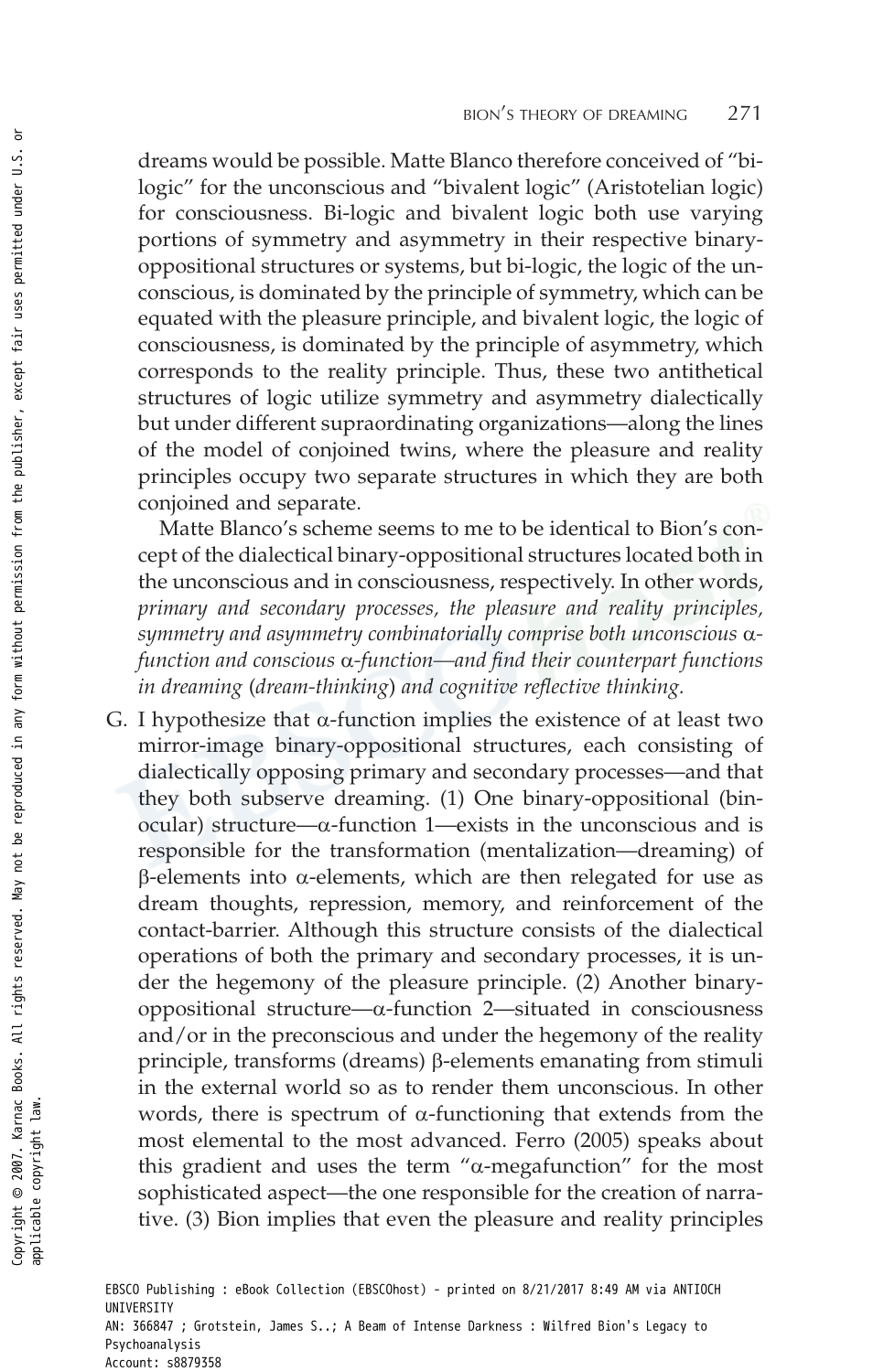#### 272 A BEAM OF INTENSE DARKNESS

constitute a binary-oppositional structure. I posit that this dialectical structure exists in the unconscious *and* consciousness, with the pleasure-principle "twin" predominating in the unconscious and the reality-principle "twin" in consciousness.

- H. I further hypothesize that a supraordinating function oversees and mediates the multiple, complex binary-oppositional structures previously elaborated. This supraordinating function, which I call the "*truth principle*"*,* inaugurates the "*truth drive* or *instinct* and ultimately mediates dreaming as the messenger of truth (Grotstein, 2004b). Britton (2006) posits also the existence of an "uncertainty principle".
- I. All incoming sensory stimuli, whether from the internal or external world, are considered β-elements by Bion (1962b, p. 7) and inchoate α-elements by me—that is, sensory imprints or impressions of O (O's shadow or ghost) that must be transformed and relegated to the unconscious through the apertures of the selectively permeable membrane of the contact-barrier. Yet I should like to introduce an alternative perspective, one that would modify Bion's view slightly. Ferro (2005) speaks of "balpha-element" (p. 46): combinations of α- and β-elements, such as in "undigested facts" (Bion, 1962b, p. 7). Thus, one may speculate that  $α$ -function occupies a gradient normally and pathologically. Bandera (2005) postulates a gradient of α-function in hysteria, which includes a range of categories of maternal capacities to contain their infants (Rather, 2005).
- J. Bion distinguishes between mentalization and thinking. Mentalization is the process whereby β-elements—the sensory stimuli of emotional experience (Bion, 1962b, p. 7)—become transformed into mentalizable (mentally "digestible") ingredients for mental "metabolism". Thinking constitutes a more advanced process—abstract ion ↔ concretization (Bion, 1962b, p. 52)—with the use of functions and categories whereby the alpha-bet(a)-ized β-elements *cum* αelements become the irreducible components of thinking—that is, thought manipulation (analogous to glucose, fructose, fatty acids, and amino acids in gastrointestinal digestion).
- K. Bion seems over time to link the following functions together in various ways in a veritable consortium: container  $\leftrightarrow$  contained ( $\varphi \partial$ ), α-function, transformation, contact-barrier, Grid, and dreaming. At one point he conflated α-function and dreaming as "dream-work- $\alpha$ ": Bion, 1992, p. 150) but then separated them again because of his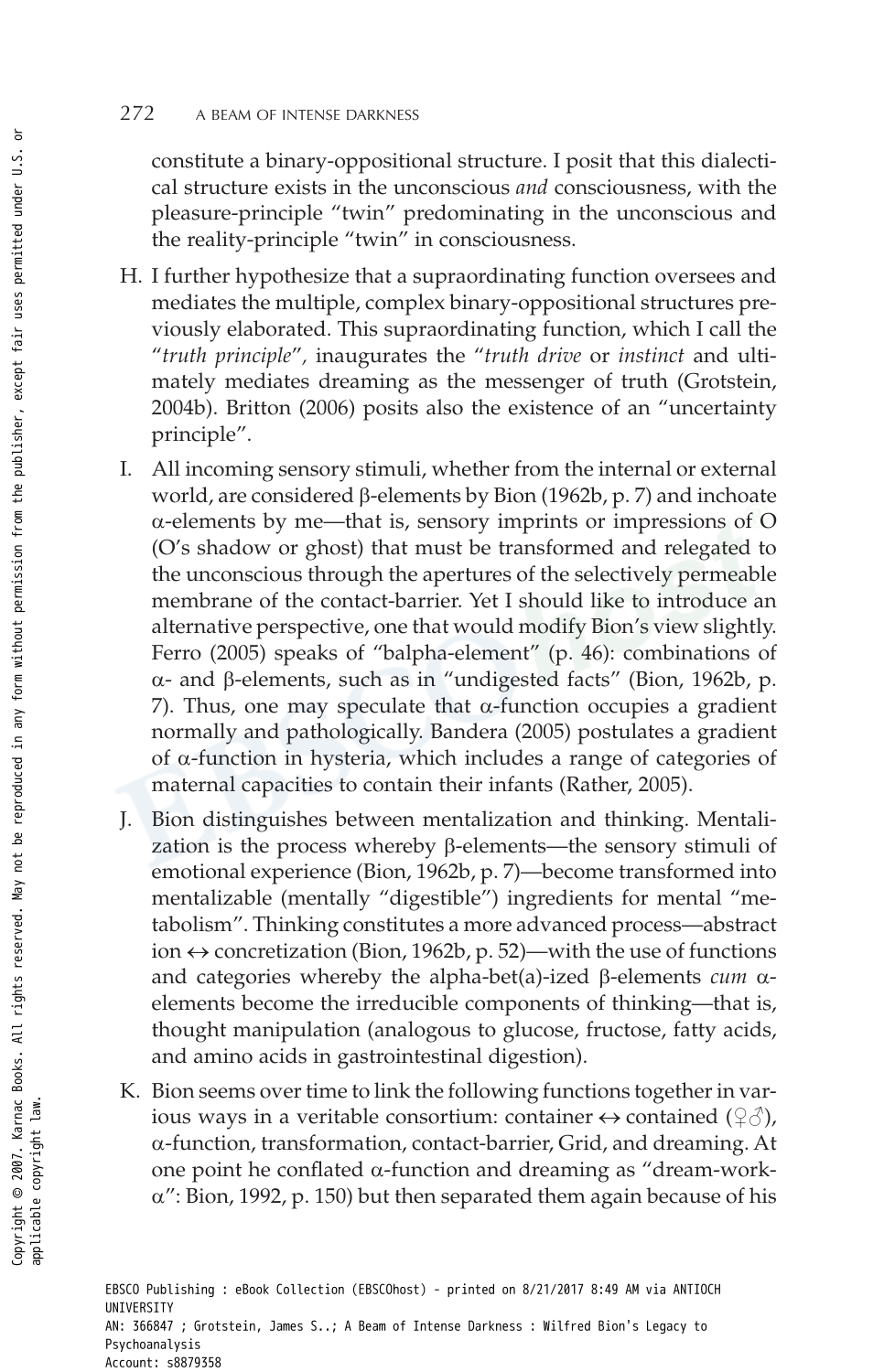realization that he was mixing a model ( $\alpha$ -function) with a theoretical formulation and realization (dreaming) (P. Sandler, 2005). Furthermore,  $\alpha$ -function supplies  $\alpha$ -elements to participate in dreaming as dream thoughts. *I*, however, postulate that dreaming, α-function, contact-barrier, caesura, and they are all interchangeable—that is, are cognates of each other.

- L. Bion also seems to associate containing, dreaming, phantasying, and mythifying along a continuum and all but equates them and their functions. When one considers the operation of α-function, for instance, one can readily see that it constitutes a contact-barrier—or creates a contact-barrier in its own image, so to speak. Furthermore, I believe that the application of α-function to β-elements constitutes a—separating, triaging, classifying—function.
- M. Do the distortions of dreaming involve –K (negative knowledge)? According to Bion (1962a), –K is characterized by a total opposition to the analytic work or the striving for truth (pp. 96–97). A better term for the operation of disguise may be "falsification" as opposed to "Lies" (de Bianchedi, 1993). I propose the alternative term "*fictionalization*"*.* Whereas –K characterizes lying, falsification may constitute what the individual unconsciously believes is a necessary modification of O, Truth, in order to be able to tolerate truth, albeit altered.

## N. Bion states:

One of the points I wish to discuss is related to the fact that *the actual events of the session*, as they are apparent to the analyst, *are being* "*dreamed*" *by the patient* [italics added] *not* in the sense that he believes that the events observed by him are the same as the events observed by the analyst (except for the fact that he believes them to be a part of a dream, and the analyst believes them to be a part of reality), but in the sense that these same events that are being *perceived* by the analyst are being perceived by the patient and treated to a process of being dreamed by him. That is, *these events are having something done to them mentally, and that which is being done to them is what I call being dreamed....* [italics added]. [1992, p. 39]

 In other words, in so far as he freely associates, the patient is *dreaming* the latent content of his associations; correspondingly, the very way in which the analyst listens to the analysand's associations itself constitutes *dreaming*. Bion states elsewhere that the analyst *must* dream the clinical situation (1992, p. 120). Thus, *all perceptions as*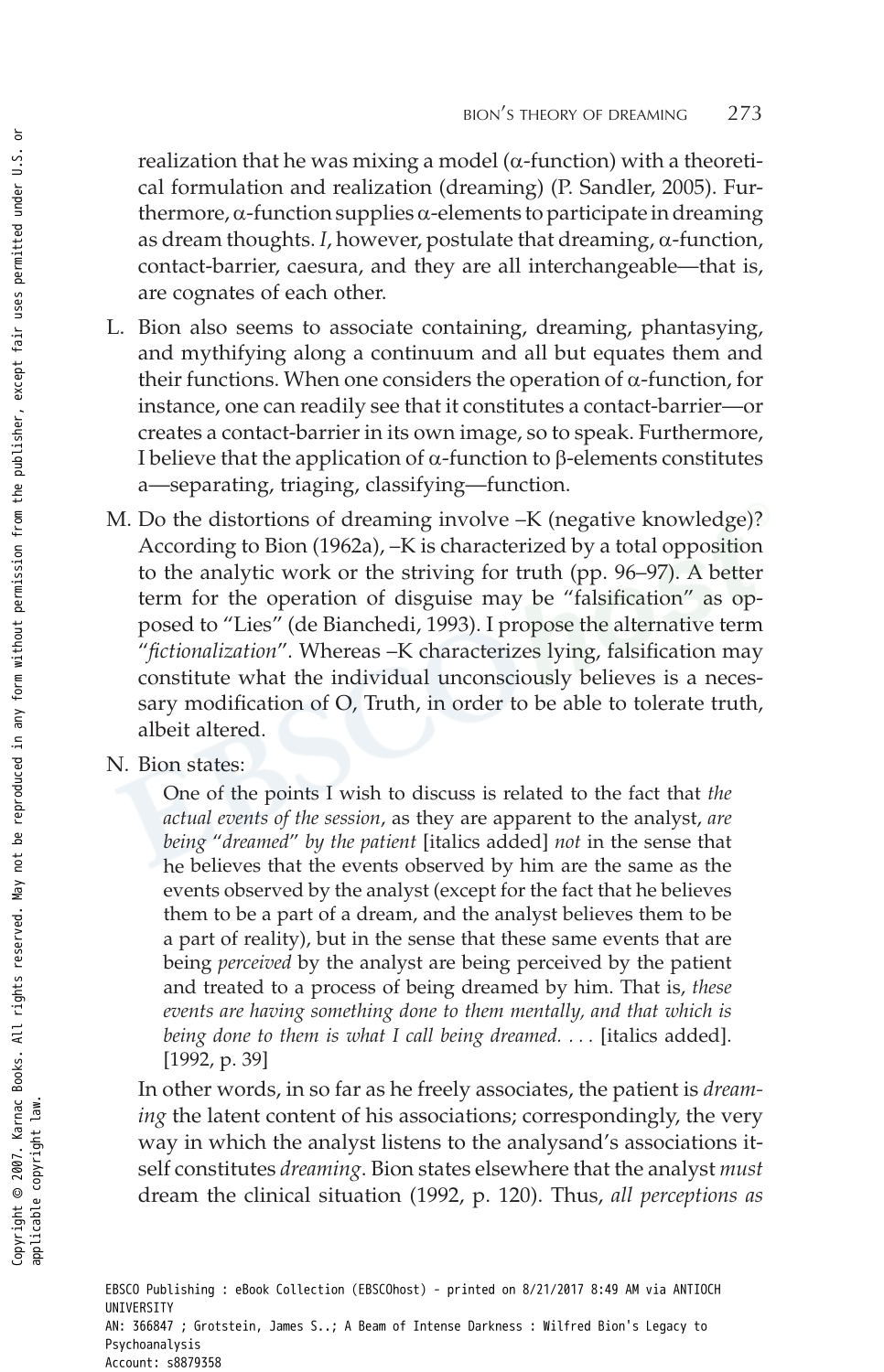#### 274 A BEAM OF INTENSE DARKNESS

*well as other mental transformations constitute dreaming.* By extending Bion's revolutionary idea, could we now say that all human relations, particularly loving ones like those with family and friends, function as a co-dreamer—especially when we need to share our experiences with others?

- O. While I think that sensory perception of emotional stimuli may initially become a β-element, I also believe that the infant (of any age) has its own  $\alpha$ -function from the very beginning, as I stated earlier. As a result I believe that the infant *communicates* with his mother via his own pre-lexical version of α-elements, which the mother's  $\alpha$ -function processes further. It is her failure to process them adequately that renders them into what Ferro (2005) terms "balpha-elements.
- P. Dreaming—both waking dreaming and night-time dreaming—are either isomorphic with or cognate with α-function, transformation, contact-barrier, caesura, the Grid (which occurs in consciousness as well as in dreams), and L, H, and K linkages. They all have the same function: triaging, sorting out, deconstructing, reconfiguring, processing, mediating, encrypting, and transducing O. I include them all under the embrasure of the "*dream ensemble*"*,* which finds its neurological parallel in the reticular activating system, a supraordinating system that monitors and mediates the intensity of incoming afferent stimuli for neuronal tolerability as well as for consciousness.

 As an aside, scientists say they have found a code beyond genetics in DNA (Wade, 2006)—one that oversees the ultimate destiny of the gene components and vouchsafes their arrival at their appropriate destination. This genetic function sounds like an analogue for an as yet unidentified mental function of dreaming and/or alpha-function which oversees the syntactic future of the alpha-elements.

#### *How does dreaming work?*

Dreaming seems to function like a sensitive emotional computer that aligns new events, converting them into personal experiences, first through careful *de*construction and then through imaginative *re*construction, recombination, and aesthetic reconfiguration of the events, correlating them with past experiences in order to achieve personal, subjective categorization of the events and their transformation into personal—and personally *meaningful*—emotional experiences. This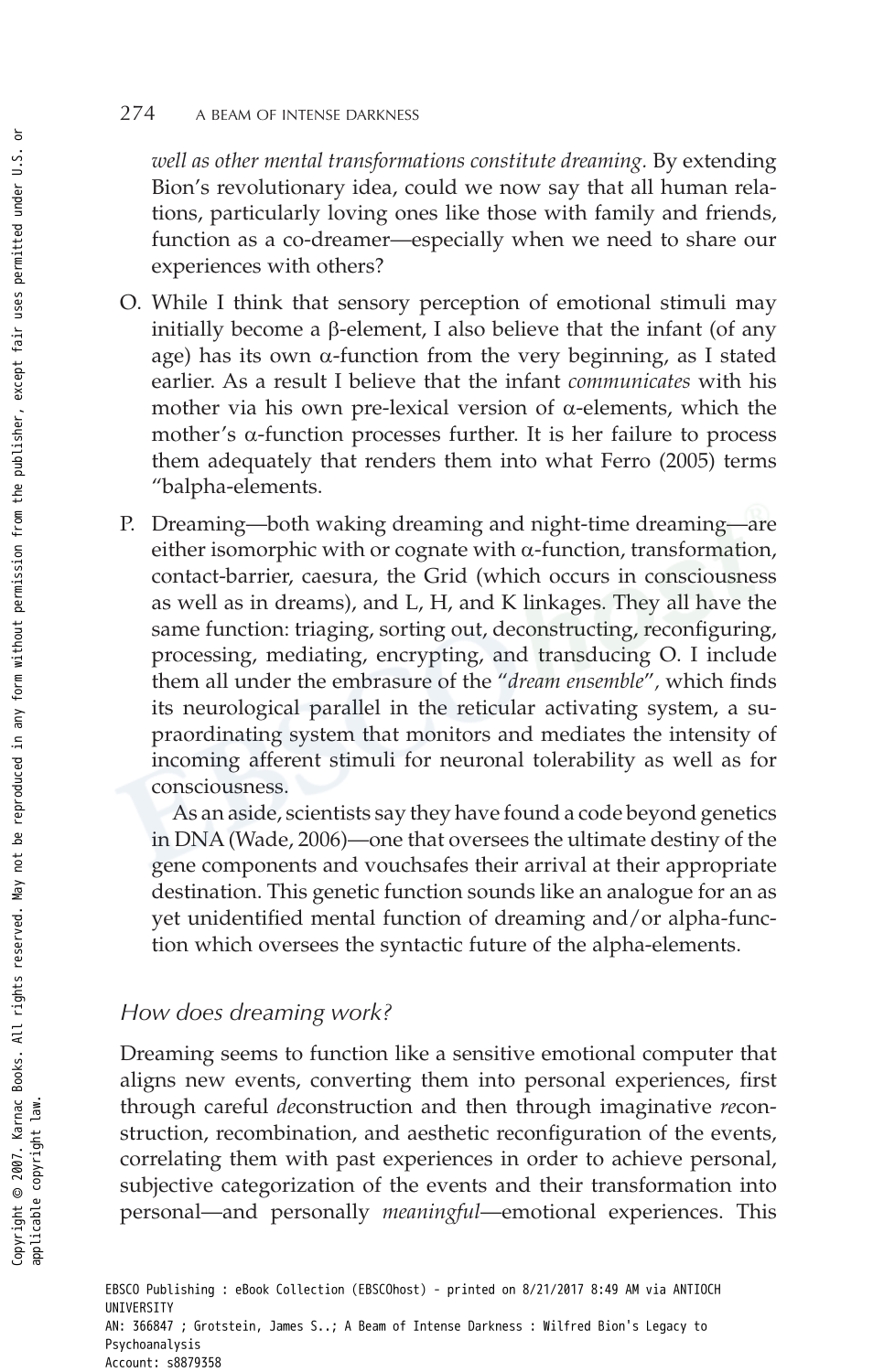categorization—or, really, re-categorization—of experiences seems to be one of the chief functions of dreaming. Perhaps one can imagine that before it is dreamt, the initial event engulfs the subject's mind, whereas once dreamt, the subject's mind engulfs the event as a category. Dreaming constitutes story-telling and seems to have a remarkable and ineffable narrative-developing capacity. Dreaming is paradoxically *revelatory* and protectively *disguising*. It utilizes the function known as "triage", which constitutes an instrument for prioritization and marginalization—that is, the assignment of foreground versus background status.

One may also employ the idea of the *anagram*: A patient reported a dream in which he was asked to supply the anagram for the phrase, "problem in China". In the dream itself he came up with "incomprehensible". When one deconstructs the phrase and the anagrammatized word to which it corresponds, one can readily see that the same *letters* are reconfigured in a different sequential order, but the letters themselves faithfully maintain their invariant nature. I believe, consequently, that the anagram is a very important constituent model for dream-work.

Freud (1900a) stressed the importance of the falsification, distortion, and secondary revision of the latent content of dreams by the dreaming process (p. 488). Bion (1965), emphasizing the subject's hunger for truth (p. 38), hypothesizes that dreaming escorts the truth in disguise. Thus, the original Absolute Truth becomes altered by dream-work, but the nucleus of the Truth will endure and persist as an invariant through all its transformations in the transformational cycle, albeit encased within falsifications (fictions) until interpreted. Dreaming transforms the infantile neurosis into the transference neurosis. Dreaming disguises truth in order to protect truth and also aesthetically enhances, elaborates, and augments it.

The act of dreaming strongly suggests that the human being must be born with a propensity for story-telling, story-seeking, and storyresponding, one that issues from the aesthetic vertex (Bion, 1970, p. 21). Dreaming also seems to ferret out hidden constant conjunctions (strong linkages or "marriages" of ideas) and establish new ones *in statu nascendi*. Dreaming consists in a unique and uncanny choreography of images: I (Grotstein, 2000a, 2005b) assign the role of the unconscious "choreographer", a "daimon", "intelligence", or "presence", to the "dreamer who dreams the dream". Dreaming also involves the transduction of β-elements from infinity and total symmetry, Absolute Time, and Absolute Space—acting simultaneously—to binary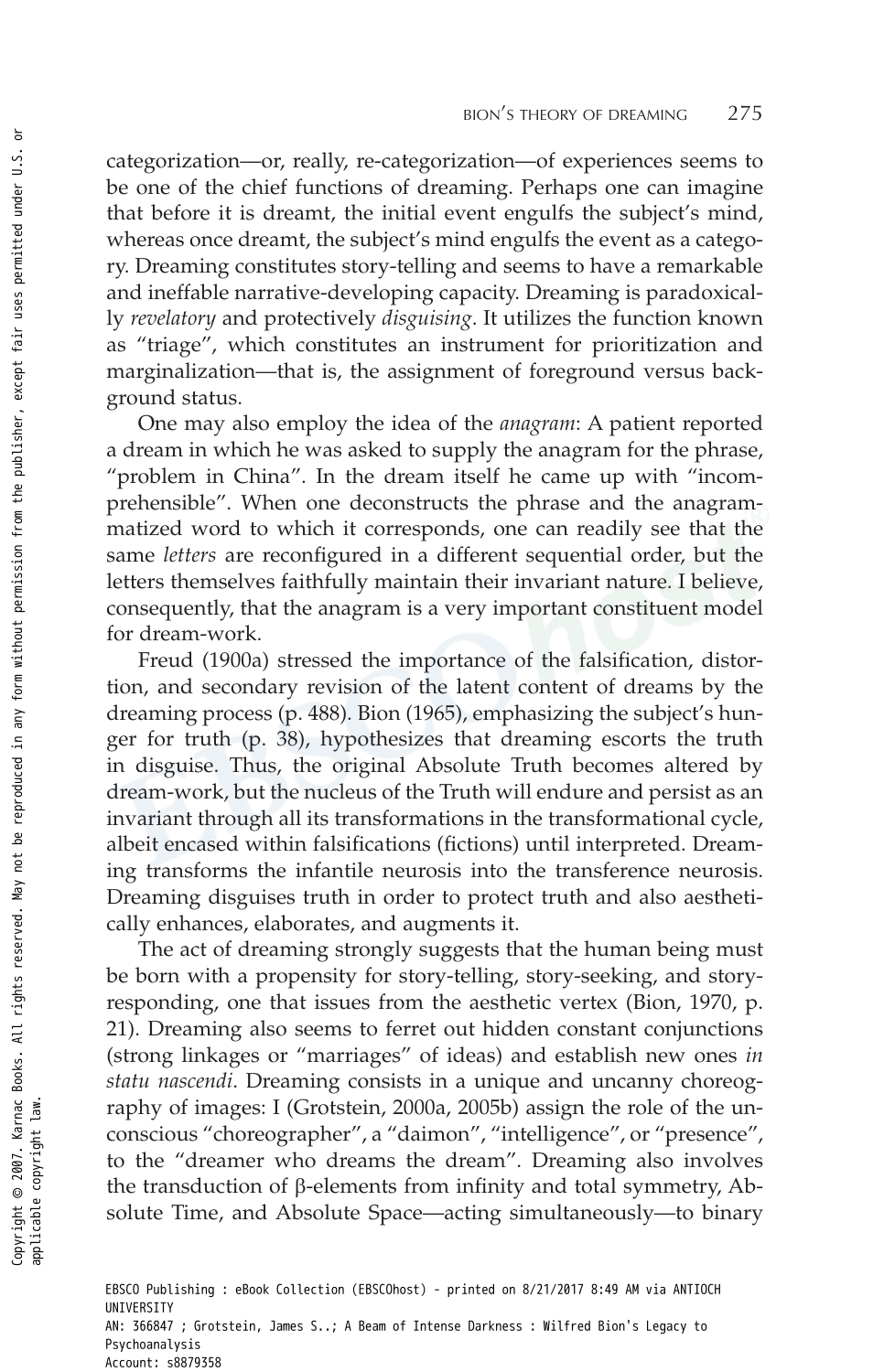opposites in linear, diachronic sequence portrayed as narrative in the form of unconscious phantasy, constituting the emotional "CNN" or "BBC" of the System *Ucs*.

The human being possesses a narrative propensity, perhaps even drive, to offset evolving O's regressive destabilizing effect on the psyche. Narrative, in its linearity, binds infinite O's trajectory by offering credible rationales for the occurrence occasioned by O's intersection with one's emotional frontier. O can be thought of as a myriad unknowables lurking simultaneously and vertically (right-hemisphere mode). Dreaming realigns them longitudinally (left-hemisphere mode). The rationales may at first be fictional—in the form of dreams, unconscious phantasies, conscious daydreams, or myths. The human being seems to be a story-teller and a story-requisitioner. The purpose of the story is to bind the anxiety created by O by transforming (transferring) it into a fictive but credible narrative structure that restores the subject's sense of cosmic causality and coherence. "The Holocaust occurred because of the will of God" constitutes such a fiction, which would be credible to some and would give closure to the inexplicability of the Holocaust.

The unconscious demonstrates a narrative function—that is, a propensity or drive for narrating and narrative-seeking, which both narrates (fictionalizes) incoming events into personal experiences and seeks narratives, stories, myths, novels, and so on in order to bind the anxieties of uncertainty and chaos left in the wake of intersecting O. In the course of fictionalizing O, the narrative function is able to preserve the emotional truth as an invariant that is implicit in O's encounter with one. In the course of creating a fictional narrative, the raw data from O—that is, the infinite impersonal data within the β-elements—become initially *personified* (Klein, 1929), as in children's cartoons, into personalized unconscious dreams or phantasies, which thereupon undergo a reconfiguration of story structure, disarticulation of the object-linkages in the original cosmic event, and transvaluation of the emotional relationships to new unimportant entities for purposes of disguise.

In other words, the unconscious, along with the contact-barrier, functions in part as an emotional frontier, an immunity shield, filter, or grating, which, much like an antibody (with an inherent "memoir of the future" antigen it is destined to encounter) hastens to counterattack the antigen from O via (1) an emotional registration of O's impact, and (2) attempts to neutralize the impact by dreaming—that is, narrativization, fictionalization. The final result will be (1) a somatic *emo-*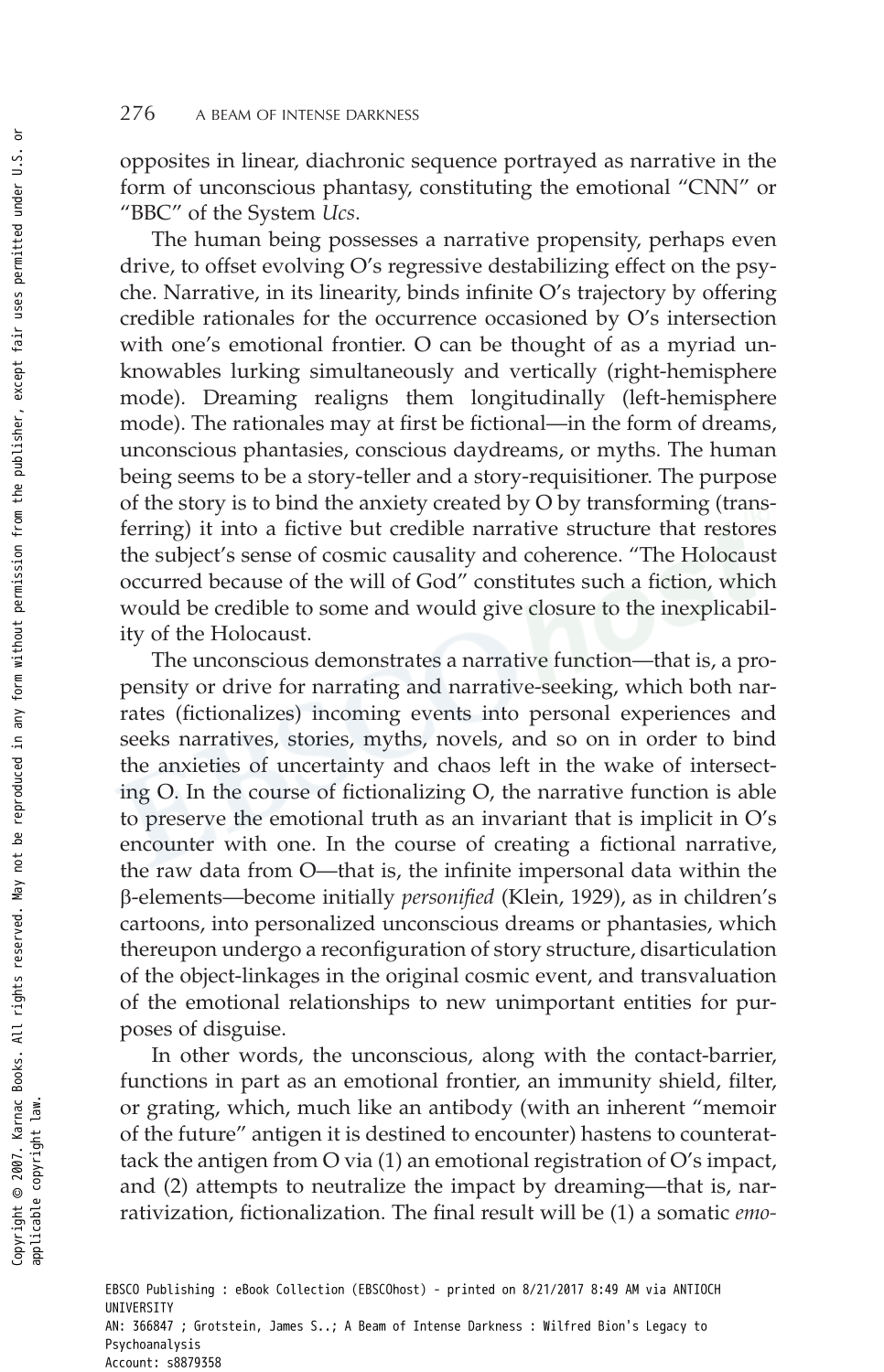*tional* categorization that anticipates being *felt* by the mind (Damasio (2003) and (2) a dream or unconscious phantasy, which has mythified, personified, and personalized the story in terms of subjective meaning for the recipient. A story has emerged from the creative process of the unconscious. Other stories will be sought from other sources (e.g. novels, plays, etc.) in order to protect the credible fiction of coherence and meaning. The subject projectively identifies with the characters in these other sources and unconsciously adjust himself and his own unique story-needing aspect to the characters and plot at hand, vicariously participating in the story.

Stories, dreams, phantasies, and myths have, as their purpose, the creation of credible fictions of coherence and plausible understanding about personal and interposing cultural events. Ultimately an unconscious phantasy must be either summoned from the analysand's unconscious reservoir of inherent and/or acquired phantasies or sought from the analyst's interpretation, to allow it to accommodate the immediate O incident that has occurred. This spontaneous or supplied phantasy (story) must, in turn, correspond to a "hidden order of art" (Ehrenzweig, 1967) that accommodates the required constraints of a universal or acquired myth, such as the Oedipus myth, the myth of Prometheus, of the Garden of Eden, of the Tower of Babel, and so on. Once confirmed by and within the authority of myth, the patient experiences a sense of an inner cosmic unity that bespeaks an acceptable personal *truth* and, with it, security.

Just as one of the functions of α-function, according to Bion (1962b), is the production of α-elements to reinforce and maintain the integrity of the contact-barrier (p. 17), so dreaming produces dreams and phantasies that proliferate to form a phantasmal network of unconscious structures, which subserve an unconscious system of predominantly symmetrical operations (Matte Blanco, 1975, 1988).

Matte Blanco (1975, 1988) conceives of the unconscious as consisting of infinite sets of all objects and as being the seat of ever-expanding symmetry as one descends into the unconscious. Bion sees the unconscious as the dialectically collaborative partner of consciousness in the apprehension and transformation of β-elements issuing from O. It may be reasonable to conceive that, contrary to Freud's (1915e) statement that the unconscious lacks structure, it does have one (albeit in terms of infinity and ever-expanding degrees of symmetry). The structure of the unconscious would consist not only of the drives, the Ideal Forms, and things-in-themselves (the latter two comprising one arm of Bion's conception of O, the other arm being the "sensory stimuli of emotional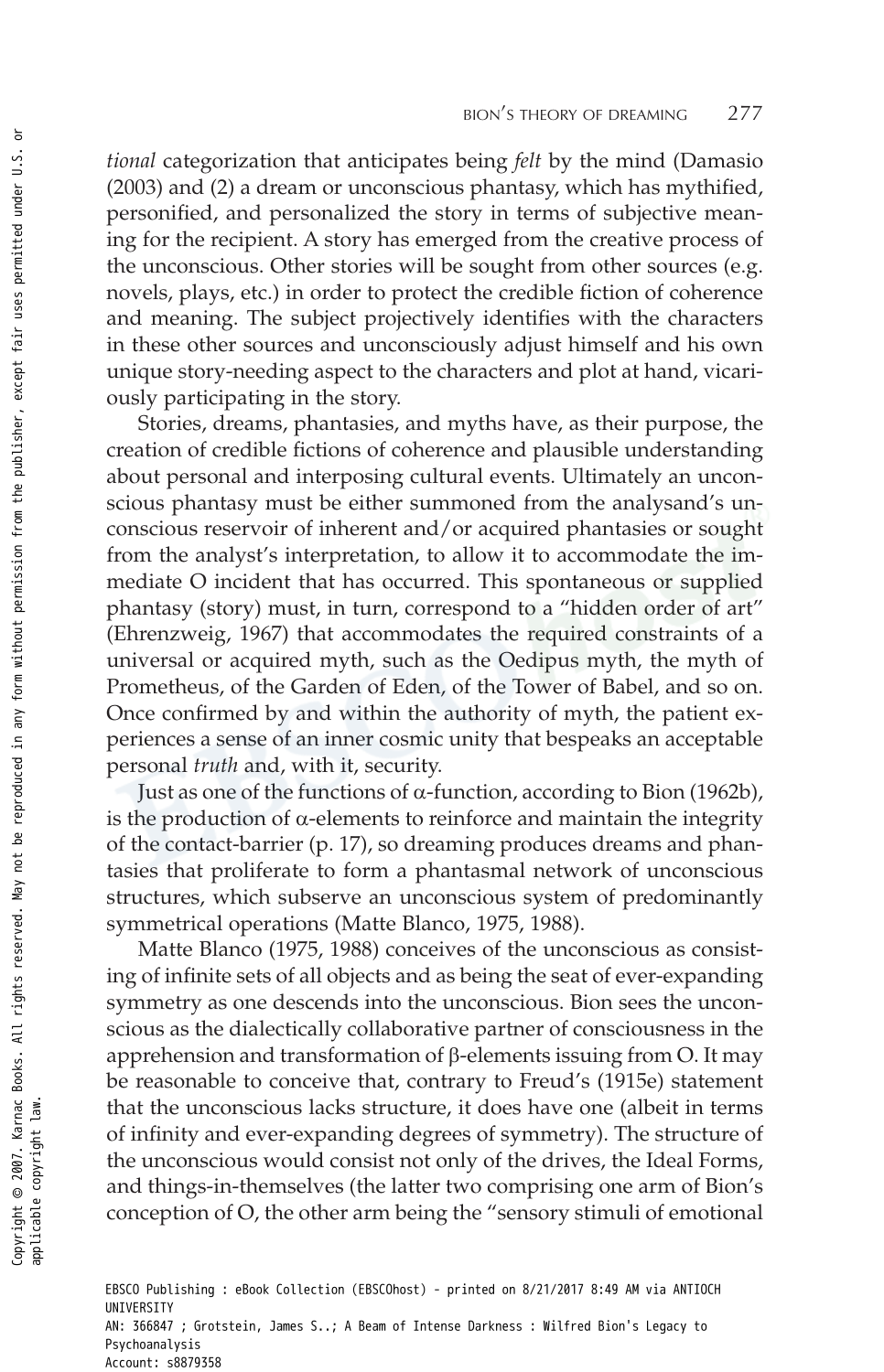experience"), but also of mythic or dream-phantasy structures that serve as ongoing protective transformational templates to intercept, filter, triage, reconfigure, process, encode, and transduce the β-elements from impersonal O finally to one's personal fiction (dream, phantasy) about one's relationship to the O of the moment. Put another way, that aspect of the unconscious that sponsors the emergent "thoughts without a thinker" (the Ideal Forms, the noumena) constitutes *entelechy*—the activation of one's inherent (irruptive) potential—whereas dreaming constitutes one's *conatus* or *conation*.

It is my hypothesis that the unconscious becomes the continuation of the infantile state of innocence and coherence, a quality of infancy to which infant developmentalists refer as "contingency" (Beebe & Lachman, 1988; Schore, 2003a, 2003b). The concept of contingency designates a symmetrically responsive caretaker who "does not miss a beat", so to speak, in her caring and attuning of the infant. As the infant begins to separate from its mother, more and more non-contingent relations become tolerated. It is my hypothesis that as non-contingent, separating, asymmetrical interrelationships develop, the original bid for contingent symmetry goes underground and becomes an unconscious propensity guarded over by dreaming-phantasying, under the sway of the pleasure principle.

To reiterate: the unconscious and consciousness function as a binary-oppositional structure within which the functions of the pleasure and reality principles, respectively and in dialectical combination, are played out. Together, they intercept, monitor, register, encode, and transform O, raw Circumstance, "*Ananke*". Psychopathology is an indication of a rent in the otherwise seamless mythical, phantasmal dreamworld of symmetry, which exists side by side in the unconscious with scar-tissue objects—unhealed (undreamed) veterans of ancient wars with O. From this point of view all internal objects constitute unsuccessful containers of O from bygone times—awaiting the dreaming, the analysis—that can rescue and redeem them.

The visual aspects of dreaming seem to be a predominant characteristic:

But the important and striking feature revealed by a comparison of the mental counterparts of visual with other vertices is *the superior power of the visual vertex to illuminate* . . . *a problem over that of all other mental counterparts of the senses*. Reversal of direction in the system of which the vertex is a part is associated with what are ordinarily known as hallucinations. *The supremacy of the visual vertex contributes*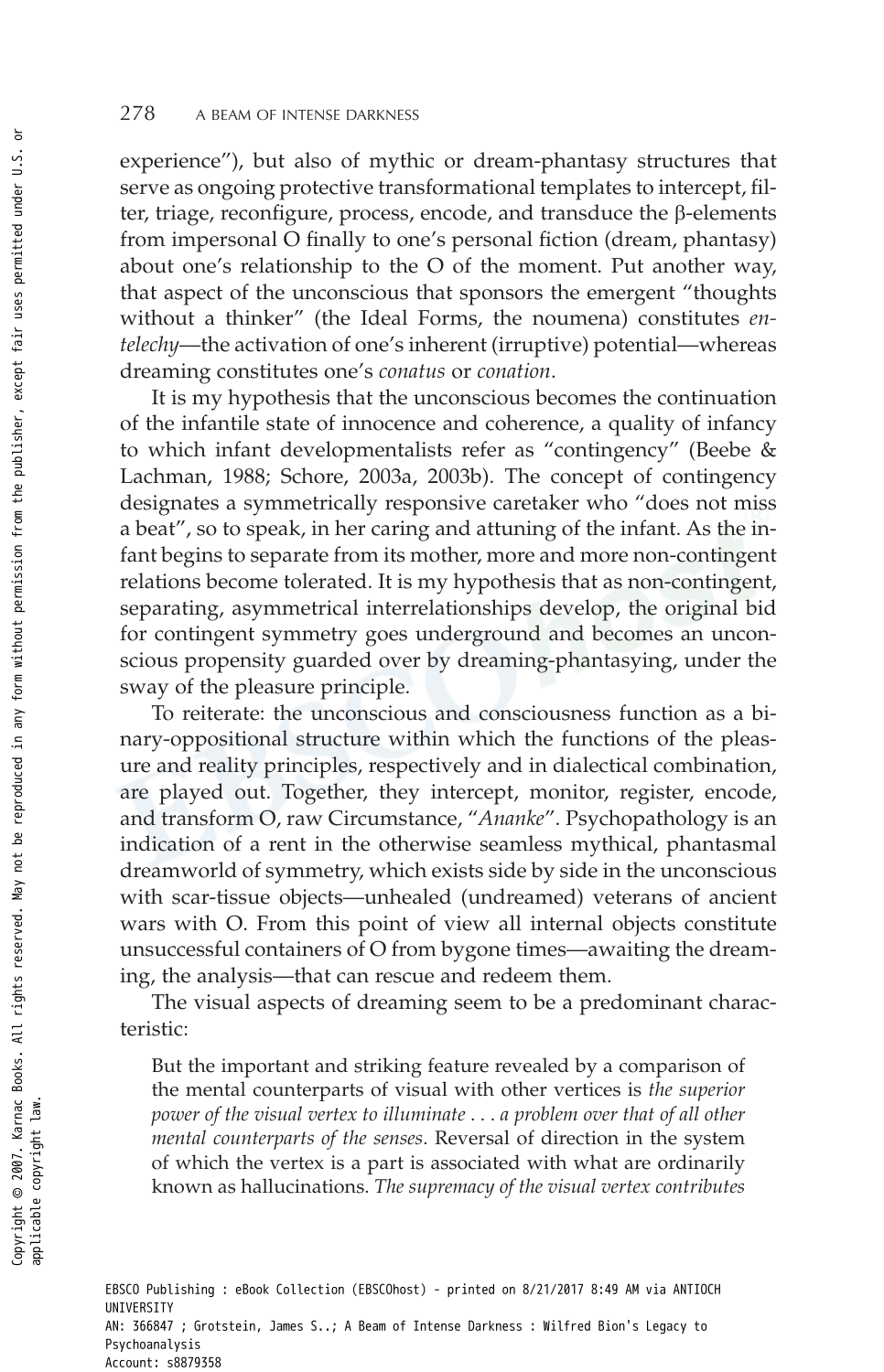*to my belief that the solution of the problem of communicating psychoanalytically will have to be found through row C elements to geometrical formulation and thence to row H elements* [of the Grid—JSG]. [1965, pp. 90–91; italics added]

## *What is the function of dreaming?*

Freud (1900a) considered the function of dreaming to be to preserve sleep from disturbing latent content from day residues (pp. 233–234). Bion, in extending the range of dreaming to occur throughout the day *and* night, postulated that dreaming, which is at times indistinguishable in his writings from  $\alpha$ -function, serves to process and meaningfully transform incoming stimuli from within and without. These stimuli are the sensory stimuli of emotional experience, as alluded to earlier. When Bion (1962b) applies the act of dreaming to the analyst, and to the analysand as well, he suggests yet another function for dreaming: creative revelation or scanning of clinical as well as non-clinical phenomena (p. 105).

Bion (1970), exhorts the analyst to "abandon memory and desire" (p. 32) so as to be conversant with the "Language of Achievement" (the empty language dedicated for emotional revelation through intuition), as opposed to the "language of substitution" (of representative images or symbols), and resonate with the fundamental emotional theme, O, within oneself as it matches that of the analysand. In other words, for the analyst dreaming is an observational technique (perception itself) that is uniquely qualified to apprehend emotional qualities in oneself and the other. (I develop this theme further when I discuss the contributions of the art critic, Anton Ehrenzweig.)

The epitome of the analytic process is in the analyst "becoming" the analysand—that is, when the analyst is able to recreate, to "give birth" to, to "become" the analysand from within himself (Bion, 1965, p. 146; Brown, 2006; Ogden, 2004a). *Through dreaming, the analyst "becomes" his own, native version of*) *the analysand.* 

The normal subject must have experienced his mother's (and father's) caring consciously as a healthy attachment and unconsciously as the effect of their reverie, containment, and use of  $\alpha$ -function, and of their dreaming of his experiences in order to process them for healthy internalization. As the infant develops, he becomes able to exercise these functions autonomously.  $\alpha$ -function is the servant and supplier of dreaming, and both function continuously, day and night.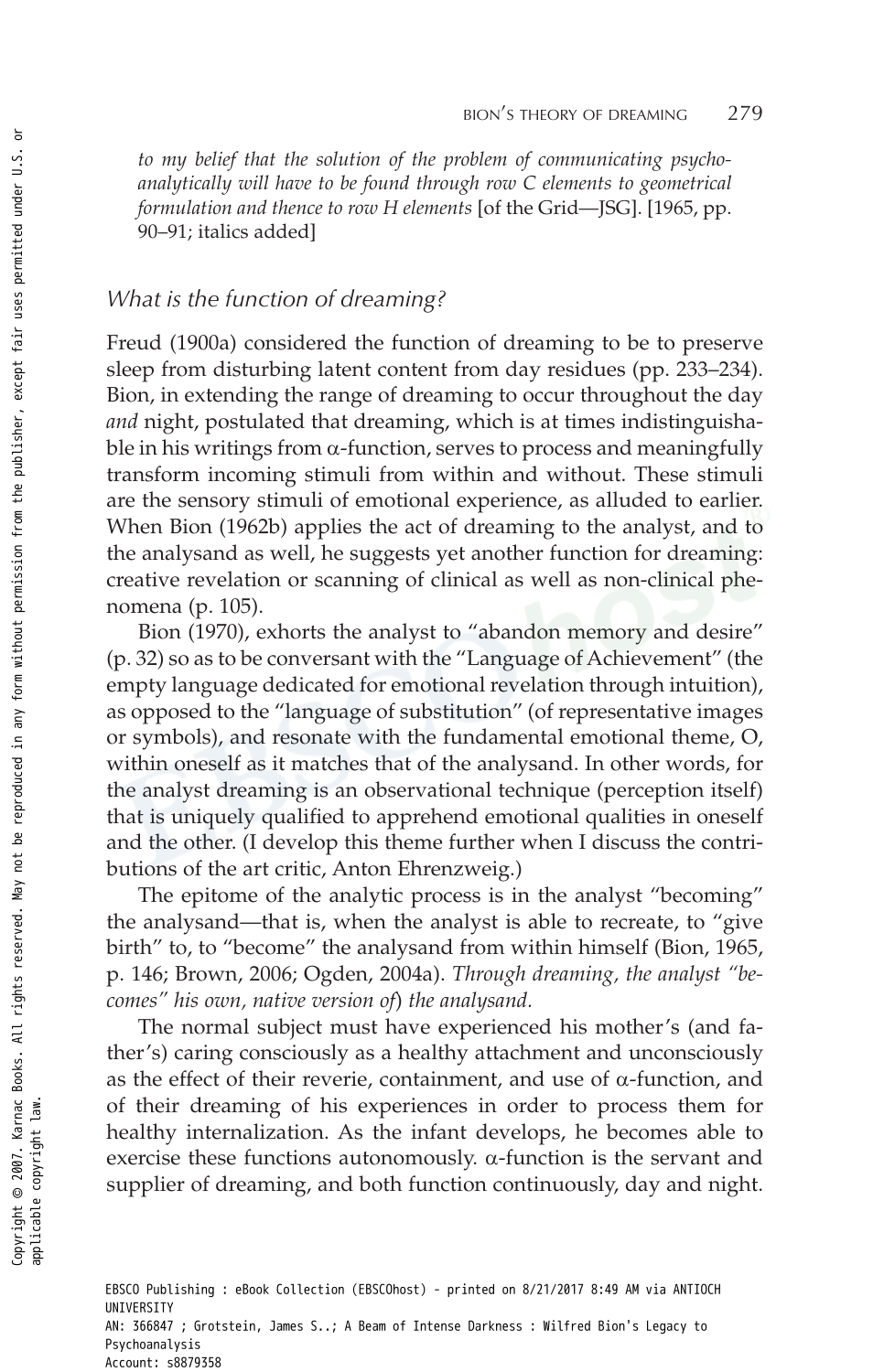Dreaming constitutes the monitor par excellence of the subject's interface with intruding object-stimuli from the inner and outer worlds. Its function is to render all stimuli into unconscious correlated categories that allow the subject to bind the anxieties that the dreams intercept. Dreams are ingeniously conceived "archival fictions" or "novels" that maintain the integrity of Truth as an invariant in the context of a protective fictive backdrop arranged by encryption or encoding, so that the integrity of System *Ucs.* and System *Pcs.* can be maintained and continually restored.

According to Bion, first cause in both normal development and psychopathology is the success or lack of success of dreaming—that is, the containing of experiences. System *Cs.* possesses the faculty of reflective reasoning and perception, but this faculty fundamentally depends on support from the emotional foundations of Systems *Ucs.*  and *Pcs.,* all of which participate in triangulating and modulating O. Dreaming repairs the protective structures and functions of all three Systems, but, above all, it *monitors and repairs the Unconscious Systems*  (*Ucs.* and *Pcs.*) by reconfiguring unconscious phantasies that can collectively, as a phantasmal or mythic network, subtend and support System *Cs.* and the far reaches of our being. Bion's view of dreaming, especially dreaming-by-day, devolves into what the subject *does* to his perception of the object, which can be condensed into what perception does to the image of the object. Thus, the analyst dreams his conscious *and* unconscious experience of the analysand, and the latter does the same with the analyst. Ogden (2007) applies this theme of Bion's to the very act of speaking.

Finally, it is my opinion that dreaming mediates and integrates the two major streams of O and their convergence in experience. The sensory stimuli of emotional experience summon their inborn counterparts, the inherent pre-conceptions ("memoirs of the future"), and unite as the latter incarnate or become realized as conceptions and then concepts. Dreaming orchestrates this continuing union and infusion.

#### *Ehrenzweig's* The Hidden Order of Art

What Bion means by dreaming and what he seeks to achieve by abandoning memory and desire (secondary process) is shown by Ehrenzweig (1967) when he reminds us of Piaget's (1926) concept of "syncretistic vision"—a visual mode characterized by condensation and non-differentiation: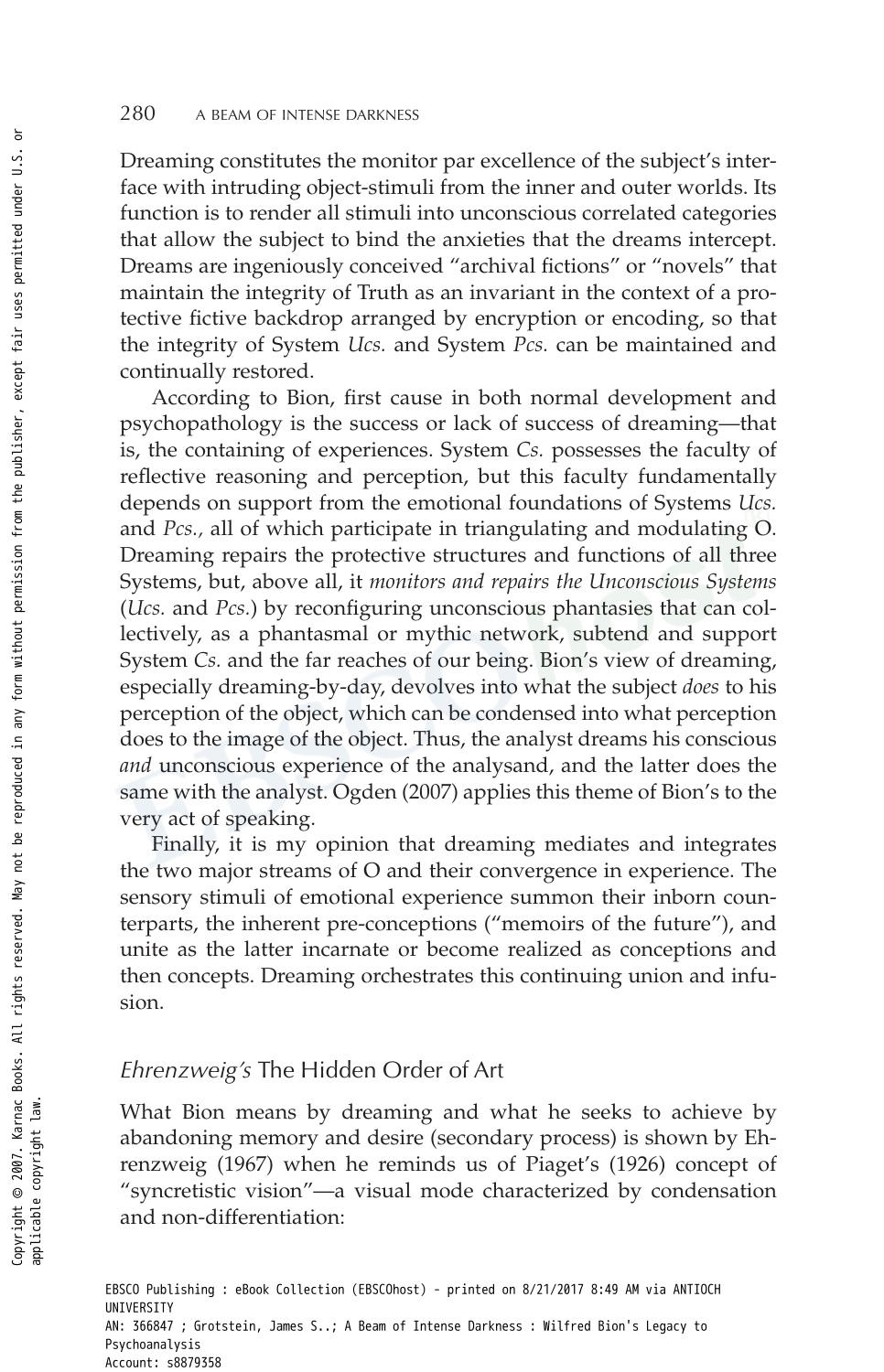Creative work succeeds in coordinating the results of unconscious undifferentiation and conscious differentiation and so reveals the hidden order in the unconscious. [Ehrenzweig, 1967, pp. 4–5]

Unconscious scanning makes use of undifferentiated modes of vision that to normal awareness would seem chaotic. Hence comes the impression that the primary process merely produces chaotic phantasy material that has to be organized and shaped by the ego's secondary process. *On the contrary, the primary process is a precision instrument for creative scanning that is far superior to discursive reason and logic*. [p. 5; italics added].8

A hidden order guides soft-focusing or scanning. [p. 9] [*Bion again— JSG*]

Unconscious scanning grasps the widely scattered derivatives in a single immediate act of comprehension. [p. 10]

This recognition of objects from cues rather than from the analysis of abstract detail is the beginning of syncretic vision. Analytic vision would only obstruct the recognition of the object. [p. 15]

Undifferentiated unconscious scanning extracts from the many variable details a common denominator or fulcrum which serves as the "cue" [*selected fact—JSG*]. [p. 17]

Ehrenzweig seems to be saying that primary process is associated with syncretistic, soft-focusing scanning and is necessary for creative attention.

# *Autochthonous creativity, adaptive editorial transformation, and censorship as the main functions of dreaming*

Bion's theory of dreaming was revolutionary. Extending and modifying Freud's dream theory, he conceived of it almost like an immune frontier that, by day and by night, intercepts β-elements, proto-emotional messages laced with primal O impressions from the Absolute Truth about Ultimate, Infinite Reality, and grades, sorts, and processes them to convert them into tolerable personal archival *fictions* about the Truth, now rendered as *personal emotional truth*. In the course of this numinous dreaming venture, the unconscious creative process of *autochthony*, which I believe to be the principal component of dreaming, is at work, artistically reordering the raw ore of β-element truths according to the "hidden order of art" that is inherent as one's aesthetic capability (Ehrenzweig, 1967). Put another way, the act of dreaming, which includes mythifying and phantasying (containing and fictionalizing),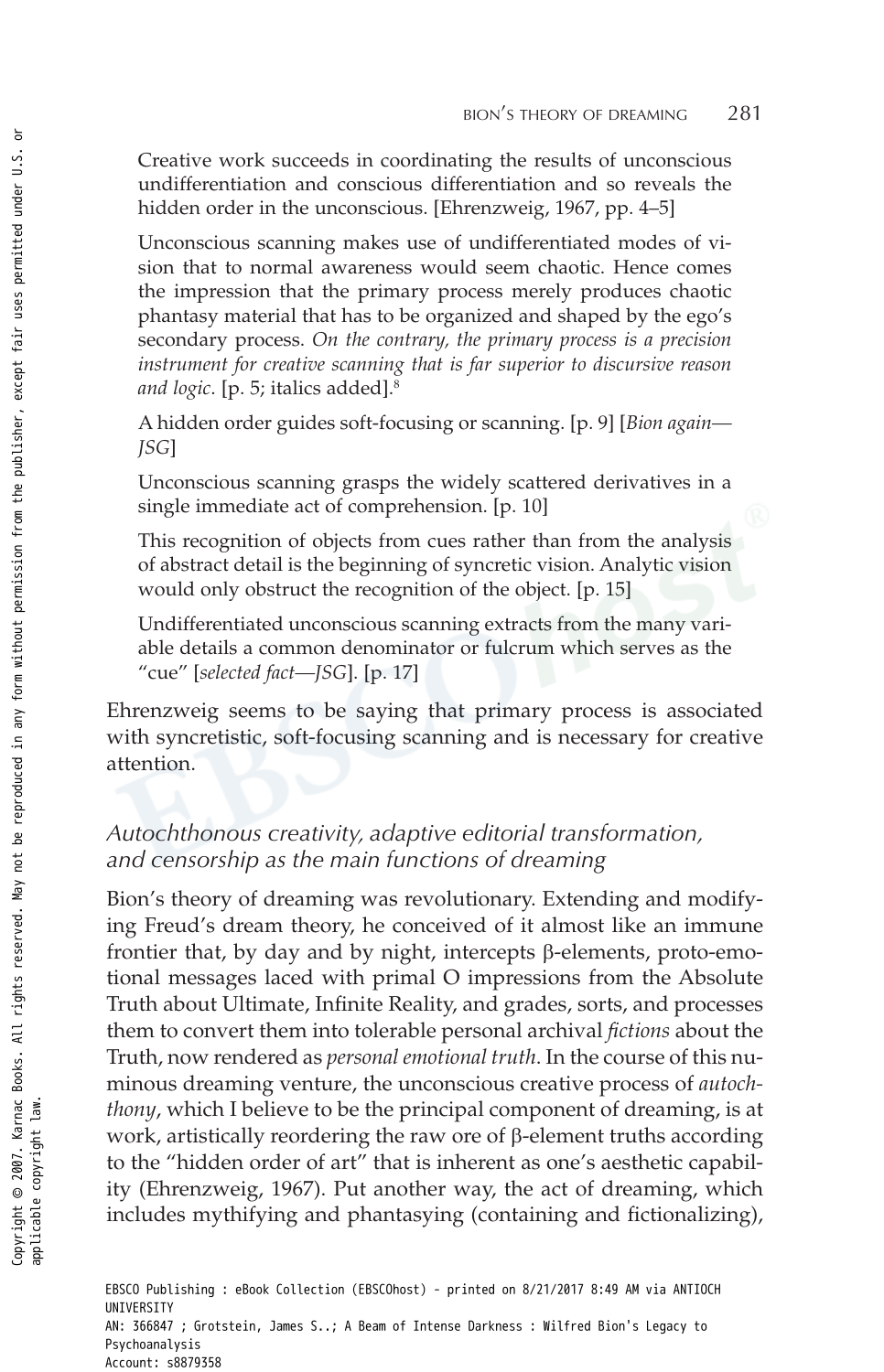preserves the veil of innocence for the infant and child and the sense of security for the adult by effectively reordering and reconfiguring the unconscious reception and thus perception of O into tolerable yet realistic fictions—or fictional realisms that one can live with. *The fiction must, however, always contain the invariant truth.* I call this function "adaptive editorial transformation and censorship". Autochthony, the birth myth of being born from the self and the self being the creator of the universe of objects (see *Genesis*), is the unconscious phantasy of creation in all its possibilities.

The distinction that Freud (1911b) made between the primary and secondary processes is only apparent, according to Bion. Although he did not use the term, Bion leads us to believe that the primary and secondary processes normally comprise a *binary-oppositional structure* (Lévi-Strauss, 1970)—one in which each functions in cooperative or collaborative dialectical opposition to the other. I suggest, in consequence, that the pleasure–unpleasure and reality principles also function as a binary-oppositional structure. This dreaming is conducted by a prophylactic fictionalization of incoming β-elements utilizing the pleasure–unpleasure principle *under the hegemony of the reality principle.* If the binary-oppositional structure is impaired by challenges to the contact-barrier, the functioning of the two principles begins to go awry—they split-off from one another and go their separate ways, and delusion replaces dreams and phantasies.

This narrative fictional ploy on the part of dreaming or  $\alpha$ -function thus fundamentally depends on the cooperative functioning of the *pleasure* and *reality principles—*and now, following Bion (1970) and Britton (2006), we add the supraordinating function of the uncertainty principle, with the former being the prime organizers in the unconscious and the latter in consciousness. In cases of severe pathology, however, this binary-oppositional cooperation does not obtain. Instead, we see that the pleasure and reality principles abrogate their alliance, as a result of which Column 2 becomes a *Lie Column*, not just a benevolently *falsifying* (fictionalizing) or *negating* Column.

I had long wondered why Bion believed it was necessary to include a category in the Grid whose function was deliberate falsification—in other words, how would falsification (–K) be *adaptive* to the individual? My first tentative answer was to suggest the obligatory operation of Freud's (1911b) pleasure–unpleasure principle, which seeks to offset and counterbalance the reality principle. Then I began to realize that α-function itself, which to me represents the model for Bion's unique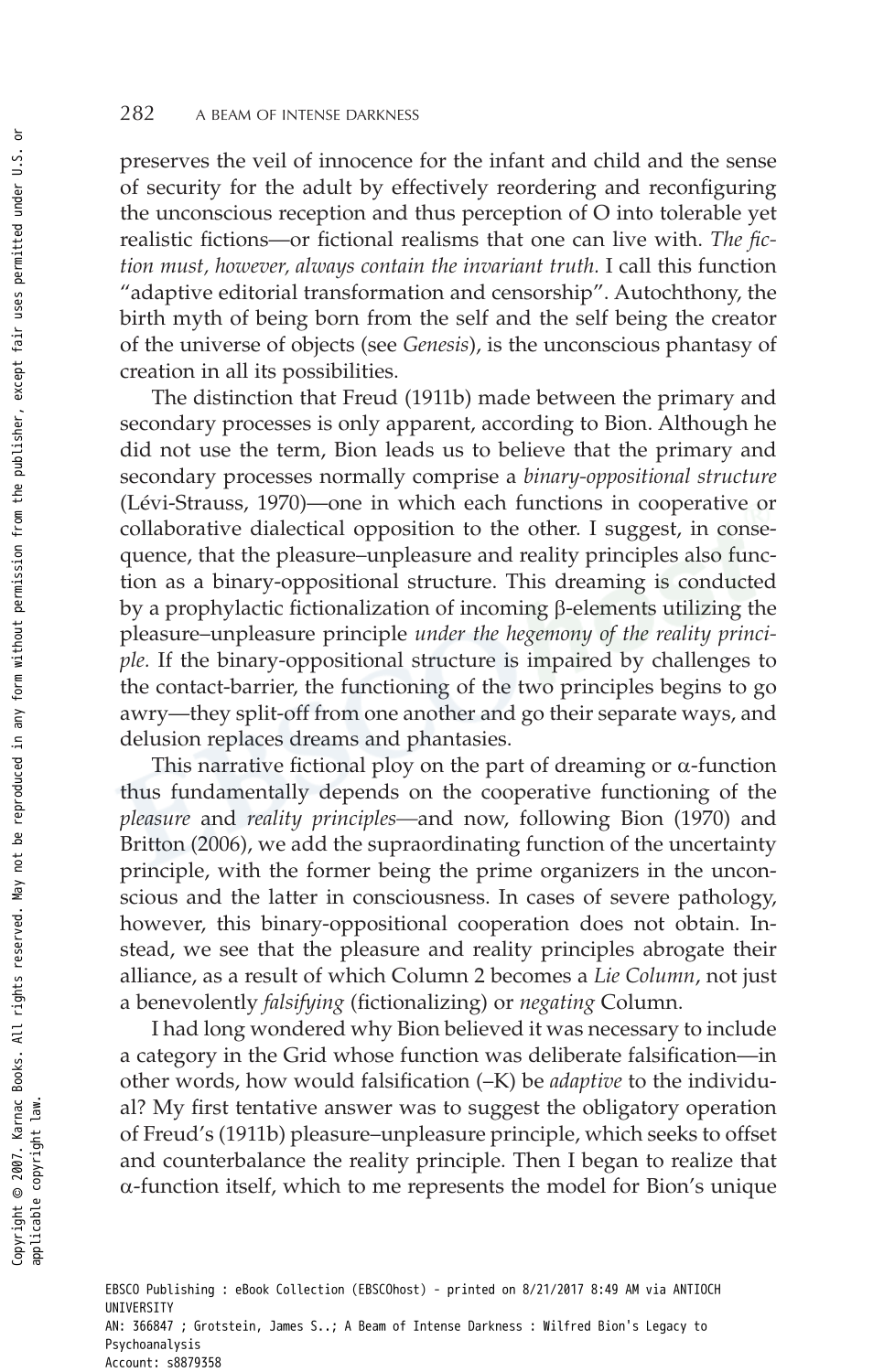conception of dreaming, must uniquely blend the operations of the reality *and* pleasure–unpleasure principle in order for a "wild thought" (a "thought without a thinker" in Column 1 "Definitory Hypothesis") to proceed through the successive categories before qualifying as a formal "thought-about" thought. This idea follows Bion's hypothesis that the primary and secondary processes are not as separated as Freud (1900a, 1911b) thought they were.

Inherent in this radical reformulation is the conception that  $\alpha$ -function, the model, and/or dreaming, the ineffable, actual, living process, both of which imply the container  $\leftrightarrow$  contained, occur earlier in the forging of the constant conjunction that constitutes the original, emergent Definitory Hypothesis and then later in Column 2 in forging the objective, abstract thought as a more developed and sophisticated version of the original constant conjunction. To repeat, this reformulation presumes that the pleasure–unpleasure principle and the reality principle constitute a *binary-oppositional* (*dialectical*) *structure.* The intactness of the structure, which allows for an optimal dialectical tension between the activities sponsored by each principle, fundamentally depends, in turn, on the integrity of the contact-barrier, whose own intactness depends on  $\alpha$ -function/container  $\leftrightarrow$  contained/dreaming.

It is when we follow Bion in locating the concept of the Establishment in Column 2 (Bion, 1977a, p. 38) that the adaptive function of this column is clarified:

In recent years there has grown up the use of the term Establishment; it seems to refer to that body of persons in the State who may be expected usually to exercise power and responsibility by virtue of their social position, wealth, and intellectual and emotional endowment. . . . I propose to borrow this term to denote everything from the penumbra of associations generally evoked, to the predominating and ruling characteristics of an individual, and the characteristics of a ruling caste in a group (such as a psycho-analytical institute, or a nation or group of nations). [1970, p. 73]

The mystic is both creative and destructive. I make a distinction between two extremes that coexist in the same person. The extreme formulations represent two types: the "creative" mystic, who formally claims to conform to or even fulfil the conventions of the Establishment that governs his group; and the mystic nihilist, who appears to destroy his own creations. I mean the terms to be used only when there is outstanding creativeness or destructiveness, and the terms "mystic", "genius", "messiah" could be interchangeable. [p. 74]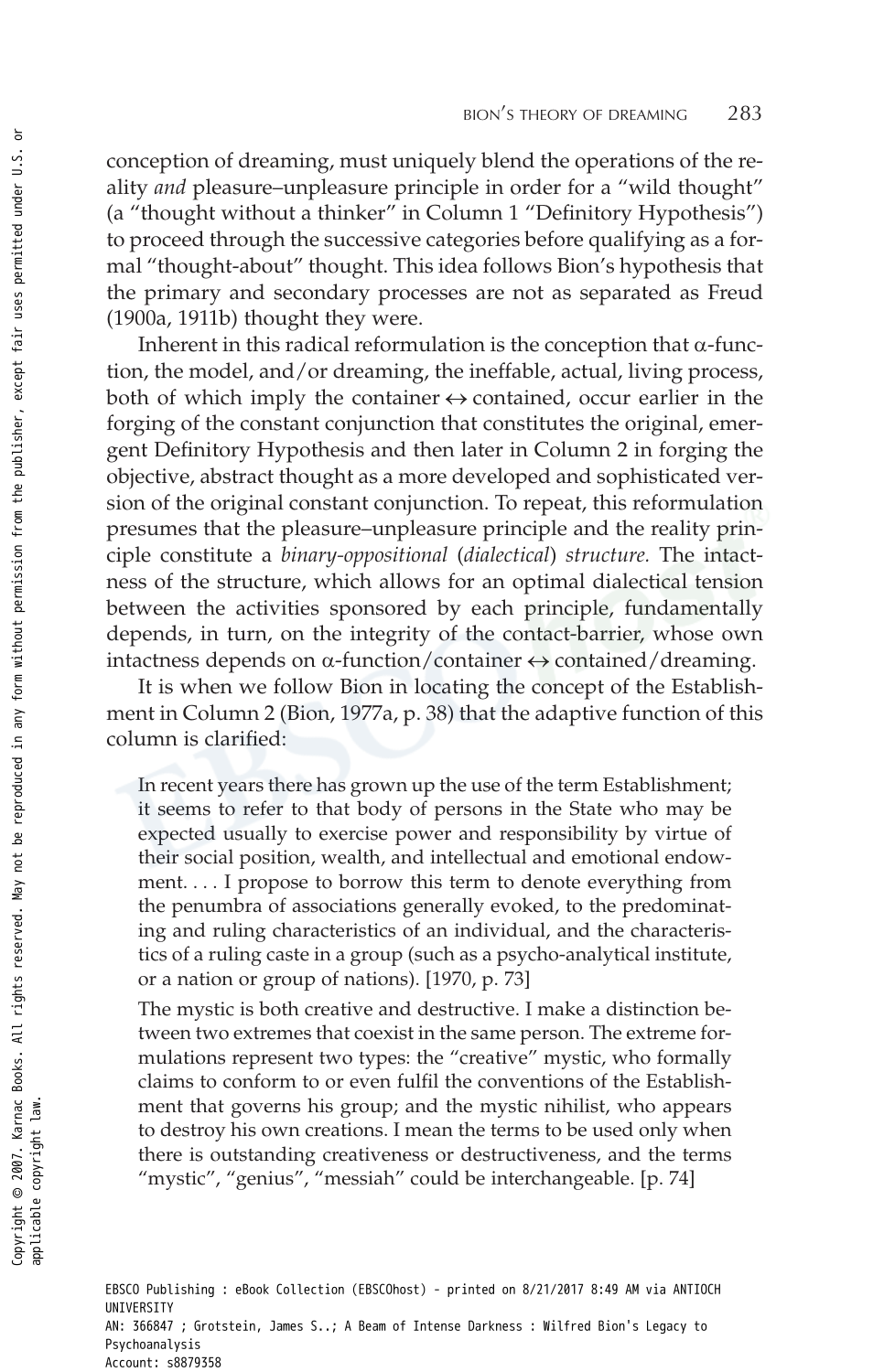The function of the group is to produce a genius; the function of the Establishment is to take up and absorb the consequences so that the group is not destroyed. [p. 82]

The governing body of the society I call the Establishment; the counterpart in the domain of thought would be the pre-existing disposition or pre-conception. [p. 111]

The reaction of the Establishment is to prevent the disruption, and this it does by incorporating the mystic within itself. [p. 112]

The common features are: containment of the messianic idea in the individual; containment of the messianic individual in the group; the problem for the Establishment that is concerned with the group on the one hand and the messianic idea and individual on the other. [p. 116]

In reading Bion's comments on the concept of the Establishment, which he seems to locate both in Column 2 of the Grid and as a preconception, one begins to conceive of the existence of a supraordinating "homunculus" or human "gyroscope" who possesses an unerring awareness of the individual's tolerance of the "dosage of Truth" with each incoming salvo from O and its sensory descendant, the β-element. Hooke's Law, which applies to inanimate objects, states that the stress in an object is equal to the strain that exists within its structure times the modulus of its elasticity. I suggest that a human counterpart to Hooke's Law exists, and that Column 2 constitutes its operations room. Put another way, the liar seems to have a valid (for him) conception of his tolerance of truth. This agency stands behind  $α$ -function and calibrates the dosage of sorrow and truth to its hapless ward, the subject. Moreover, the Establishment must find a substitute for genius and mediate between the creative and the destructive mystic or messiah, as Bion (1970, p. 73) points out. Put another way, the Establishment serves a container function as a mediating agency, concerned with the messianic idea in the individual on the one hand and the group messiah on the other. It thus constitutes a binary-oppositional structure involving the pleasure *and* reality principles.

*Final verdict: Column 2 constitutes a container–dreamer–thinker function!* In chapter 22 I suggested that there are two Grids: one for the secondary process, in Freud's (1911b) terms, and another for the primary processes of the unconscious. *Negation* is the principal function in the former, and *fictionalization* in the latter.

In the final analysis we must remember that Truth (about the Reality of indifferent, impersonal O) is the cargo that is being transported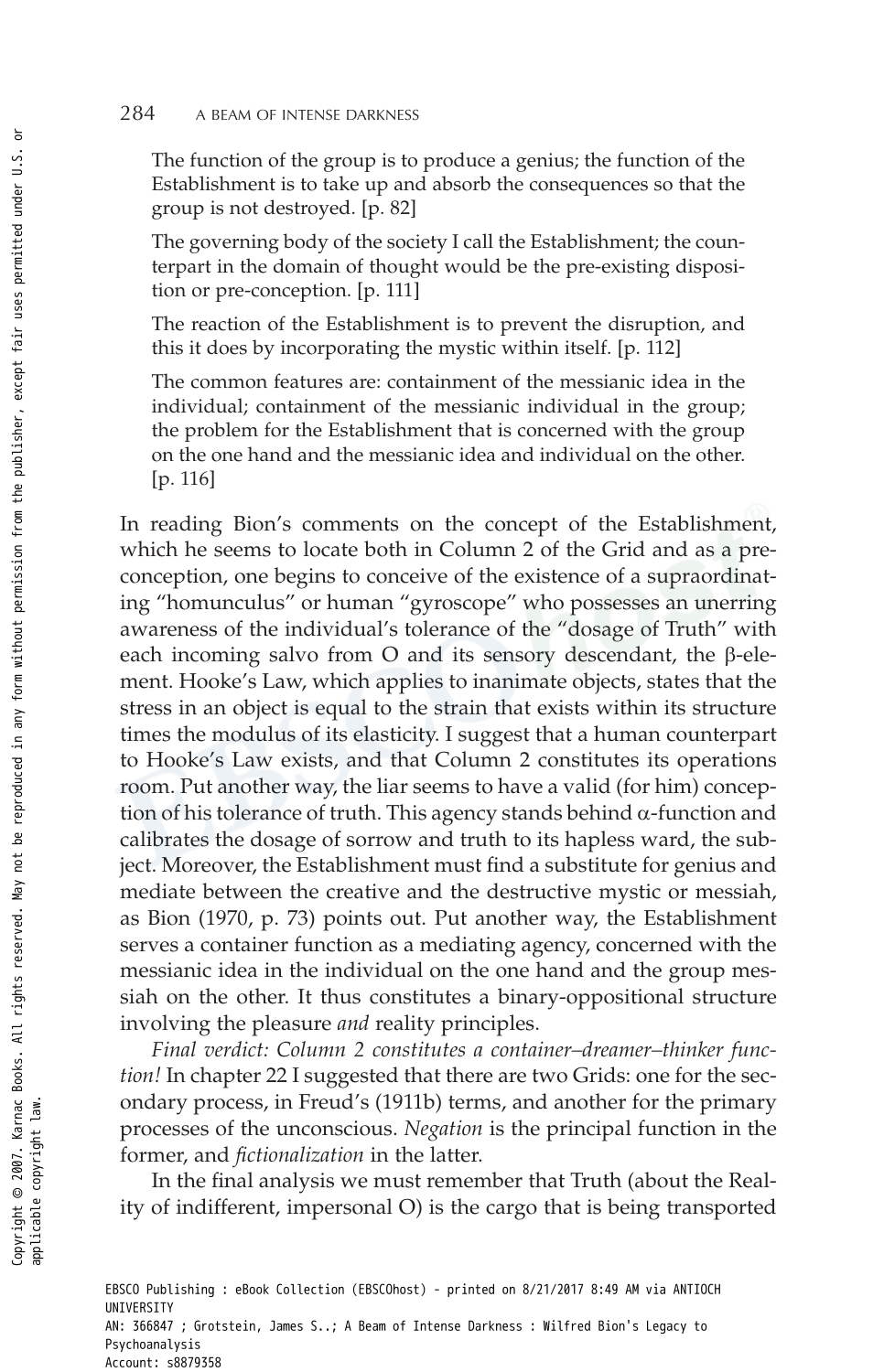by emotion, its vehicle, through the sluices of Transformation's categories, as through locks in a canal. The transformational cycle is completed when it reaches its destination, not only in our filtered and adulterated version of it known as K, but in our becoming it in personalized subjective, meaningful O.

## *An analysand's dream*

A 76-year-old married college professor with three grown children who has been in five-times-per-week analysis for four years presented the following dream in the first session of the week:

I was entering a school which seemed to be an elementary school for young children. It was being taught by a man in his forties, someone who was charismatic and spoke authoritatively—even menacingly—to the young children. The children didn't appear upset. When the teacher saw me, he grimaced and gave me a chilling look. Then he came after me. I found that I had a gun in my hand, which surprised me. I became terrified, lost control, and fired a shot, which I saw enter his abdomen. He yelled with pain and exclaimed, "Why did you do that?" He appeared to become unconscious and then suddenly reawakened and said that he knew how much life energy he had left and now he was going to kill me! I shot again and the same sequences repeated themselves. He wasn't to be deterred in his plan to kill me. I noticed that all the while this was happening the children didn't seem disturbed.

I awoke in terror, then went back to sleep, and had another brief dream. *I observed young children sucking on their fingers.*

*Adaptive context and associations.* These dreams occurred during the long Thanksgiving weekend break. On the day before the dream the analysand and his wife had gone to see a film*—Good Night and Good Luck—*about Edward R. Murrow and his epic television battle with Senator Joseph McCarthy. He recalled the McCarthy era and revealed how terrified he had been of McCarthy. When he saw the film clips of McCarthy in the movie, he became terrified all over again. Even though he knew that Murrow had prevailed and Mc-Carthy had been disgraced, he felt the issue to be in doubt as he watched the film. The analysand is currently writing a book that has to do with his professional field. He believes that he may be putting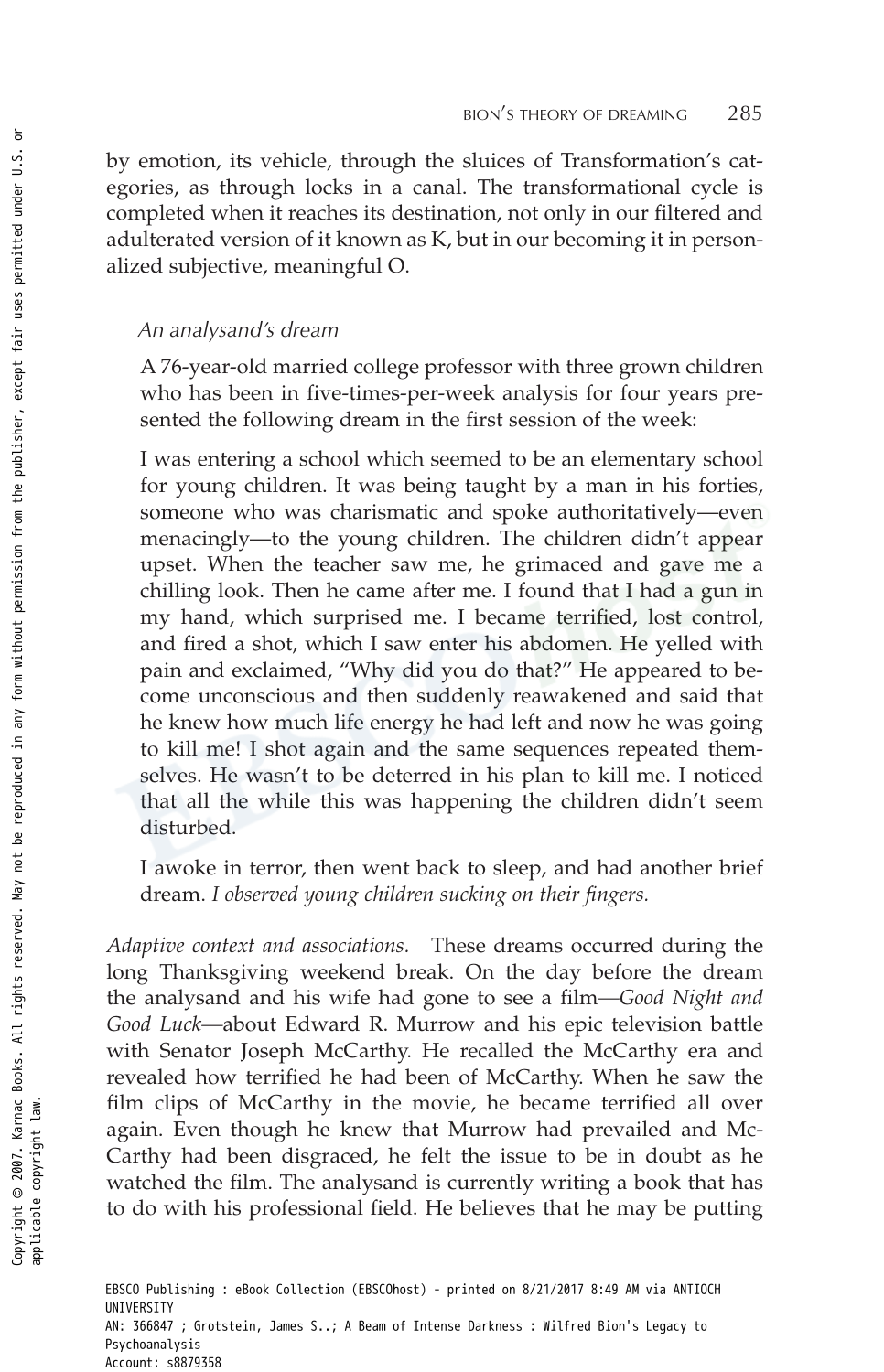forth some ideas that might be considered radical and provocative to others in the field, and especially in his department. The teacher's face reminded the analysand of a younger colleague, for whom he has great respect and affection, and he was thus surprised at his demeanor in the dream.

*Analysis of the dream and my reverie* (*my emotional and objective observations*): I had immediately experienced the analysand's own experience of terror as my own and felt a desire both to protect him (and now myself) from this deadly, maniacal teacher and to calm him so that he would not have to use the gun. It was as if the dream—actually the nightmare—was still happening, and I had personally entered into it. Later I came to realize that he had come to me for protection against the other me*—*the mad teacher, whom that me ultimately represented—along with his projections into me. I then spontaneously recalled how he had once informed me that the "devil" in Greek is "*diabolos*", and this means "the scatterer". I subsequently realized that the evil, charismatic teacher represented O, an evolving, scattering force-field (paranoid–schizoid anxiety), which got steadily worse over the prolonged break. Senator McCarthy was a signifier who represented incompletely dreamed aspects of the analysand's personality relevant to that period of time. I remembered that I, too, had feared Joseph McCarthy: I had been compelled to sign a statement of my loyalty to the State of California when I became a psychiatric resident at the UCLA School of Medicine. I "became" (my internal version of) his anxiety—his anxiety and his demon became mine.

That evening I had a nightmarish dream in which a McCarthylike figure was chasing me. Between hearing the patient's dream and dreaming my own dream, I had encountered another colleague at a restaurant whom I had not seen in almost 40 years. He had been on the opposite side in a bitter dispute at my analytic society when the Kleinians—of whom I was one—had been in great peril of expulsion. In my nightmare I conflated my patient's image of Joseph McCarthy with a signifier of my own personal demons from long ago. In so doing, I "became" the patient and dreamed him into life within my unconscious (Bion, 1965, p. 146; Brown, 2006; Ogden, 2004a).

Put another way, as the analysand shared his dream with me, it had been incompletely dreamed. As I listened to him, I unconsciously entered his continuing dream and "became" his "dreaming co-pilot" in order to complete the dream.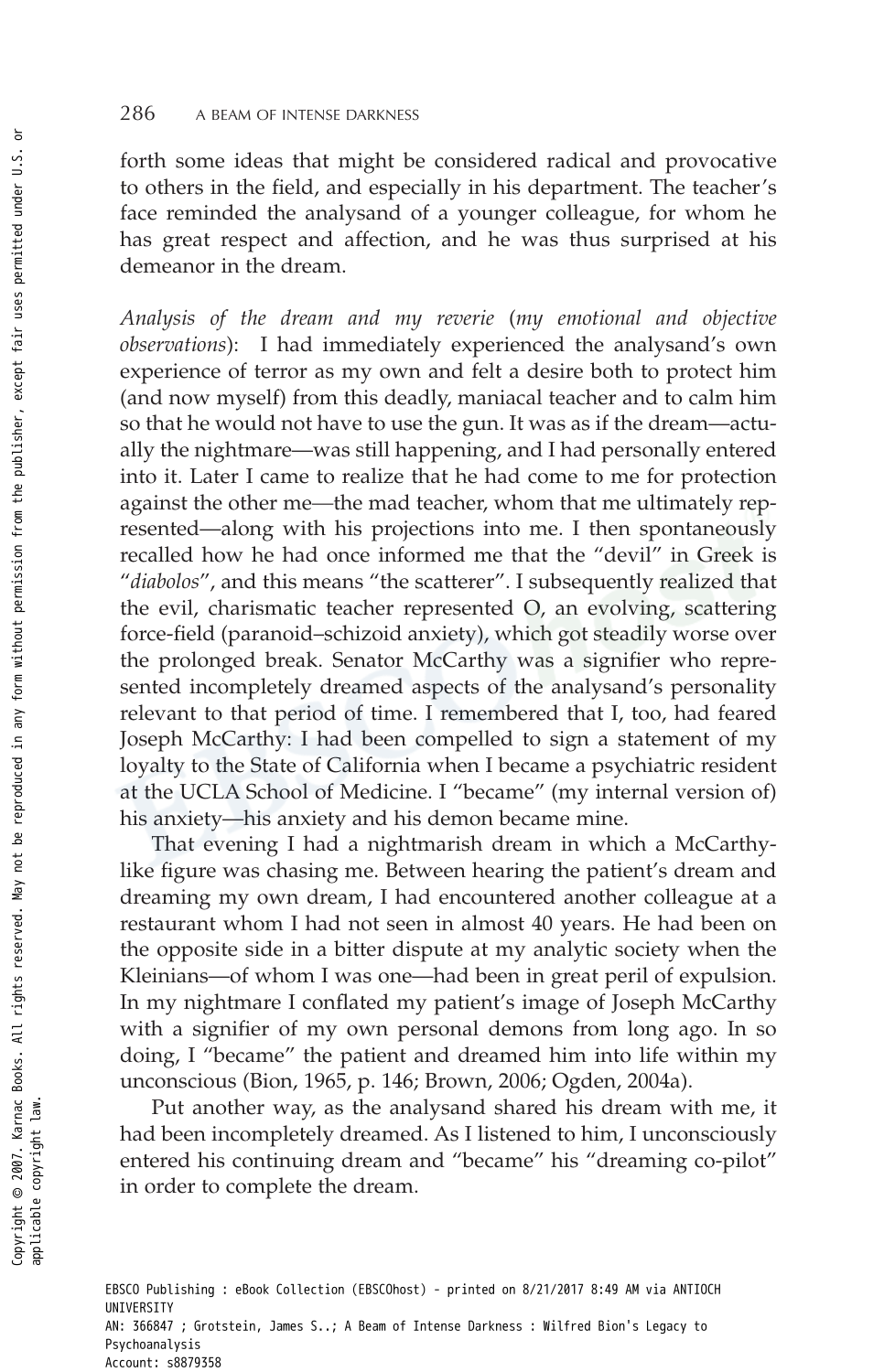The demonic teacher also represented me, his "analytic teacher", who had become unconsciously filled with the analysand's hate—because of his having been "abandoned" over the long weekend—and had also become a harsh "superego editor" who enviously attacked and disapproved of his forthcoming book.

The analysand then recalled in the dream that he had shot the teacher four times (the number of days of the analytic interruption), and the last three times he had had a difficult time aiming at the teacher because of his fear of hitting one or more of the children. He wondered why the children seemed not to have been upset. I interpreted that perhaps the children were mine—who did get to spend the holiday weekend with me—and that they may have been under his or my special protection. (Here I was thinking of Klein's, 1928, concept of the special, "unborn children" who are privileged to remain inside the mother's body.)

The analysand, who is Jewish, then recalled that the teacher had reminded him generically of the young gentile men he had known in his earlier life. He recalled a charismatic anti-Semitic Baptist minister. His parents are Holocaust survivors. Thus, another of the determinants of the dream was his dread of another Holocaust, with someone like Joseph McCarthy creating it. In addition, it appeared that the mad teacher also represented the omnipotent and cruel authority of his own envious and moralistic superego.

The second dream, which was apparently dreamed to patch the first unsuccessful dream, represented an awareness of childhood times when he had had to soothe himself by licking his thumb and fingers.

*Note:* Space limitations prevent me from presenting all the patient's associations to his dreams. He did mention that the dreams were far more elaborate and detailed than he could reveal, suggesting secondary revision. It is perhaps secondary revision that Bion is referring to when he says that when the analysand freely associates, he is dreaming. Furthermore, all the hypotheses I enumerated above came to me while I was "dreaming" the session and seeking to complete the analysand's dream by entering it as a "co-pilot dreamer".

One can see the effects of condensation and displacement in who it was that the mad teacher came to represent. Conditions of representability can be noted in the way the plot*—*especially of the first dream*—*was laid out. His fear that he could not kill the mad teacher before the latter killed him represents his unconscious awareness that I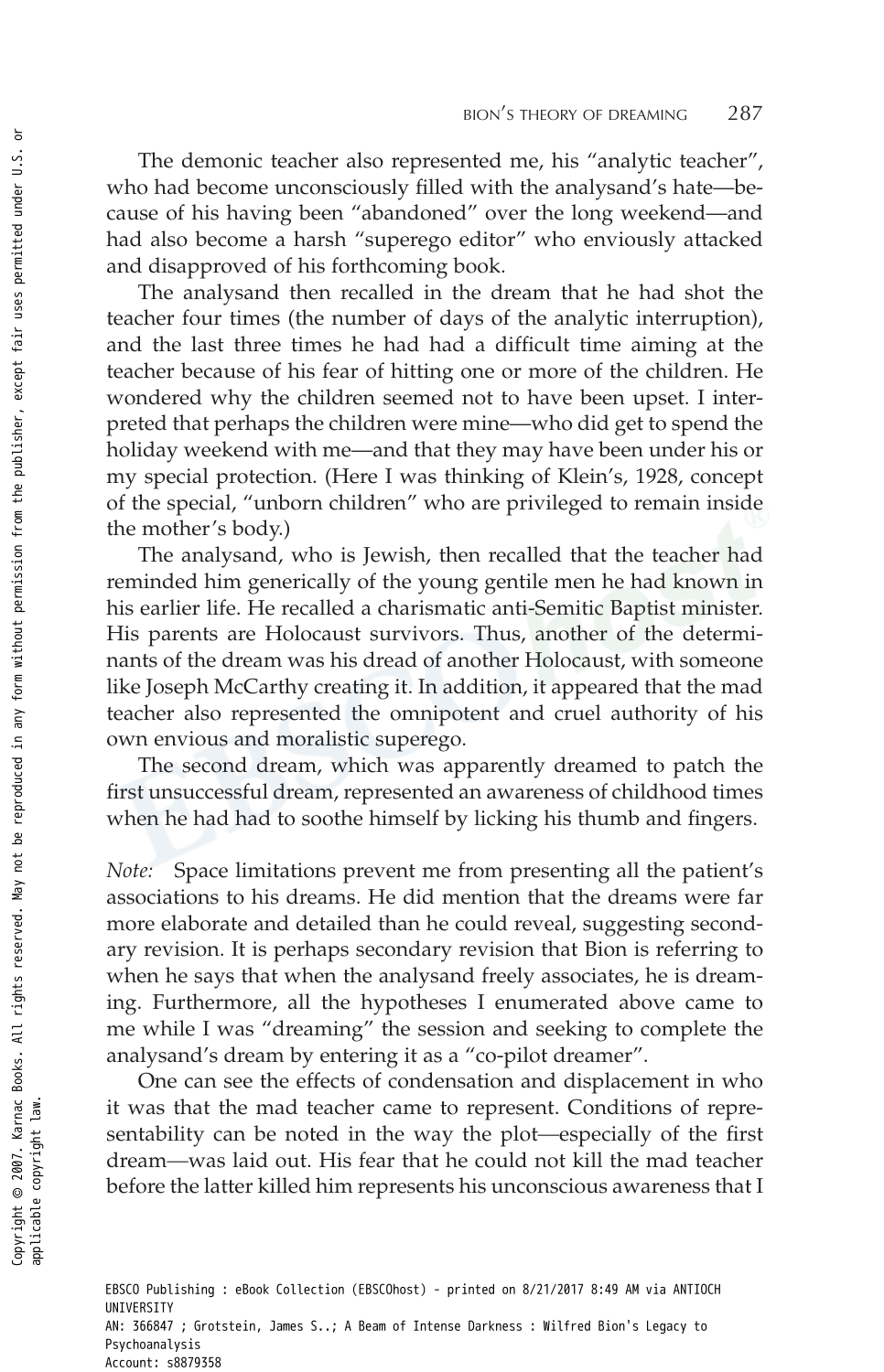was the teacher and that he did not really want me to die. The ultimate mythic templates that subtended the analysand's unconscious phantasies were archaic oedipal ones with the addition of Bion's conception of the hyper-moralistic "super"ego (1962b, p. 97).

About this murderous, moralistic "super"ego, Bion says:

I shall assume that the patient's fear of the murderous super-ego prevents his approaching the Positions. This in turn means that he is unable to dream, for it is in dreams that the Positions are negotiated. [1992, p. 27]

His statements that he feels anxious—"I don't know why"—may, in addition to being denials, support very strongly, in view of their constant reiteration, my idea that there is a breakdown of dreamwork-α, which makes it impossible for the feelings to be ideogrammaticized and so verbalized. This breakdown is due to the need to prevent the synthesis, in the depressive position, of a frightening super-ego. [p. 59]

Dreaming prepares the individual to accept modulating the paranoid– schizoid position so as to attain the depressive position. It is then that the analysand must face being confronted of the horror of his creations in P–S—that is, the murderous, hyper-moral "super"ego.

#### *NOTES*

1. The reader is referred to P. Sandler's (2005) in-depth review of the many changes in Bion's thinking about the relationship between  $\alpha$ -function and dreaming. The relationship between "α-function" and "container ↔ contained" has come to be better known. That between *dreaming* and container ↔ contained has only been touched on recently by Grotstein (1981c, 2000a, 2002), Ogden (2004a), Paulo Sandler (2005), Schneider (2005), and others.

2 Further on in this chapter I conjecture that dreaming subsumes  $\alpha$ -function, that it may *be* α-function and/or its cognate, a characteristic it shares with contactbarrier, transformations, containment, the Grid, and L, H, and K linkages.

- 3. The mystic does not need to take this detour.
- 4. O is not uncertain: our emotional experience of it is.
- 5. I am grateful to P. Sandler (2005) for these citations.

6. Weisberg (2006), speaking of Nicholas Humphrey's (2006) work on perception, states: "Humphrey holds that blind sight demonstrates the dissociability of sensation (the feel of experience) and perception (our awareness of the world). He adopts the bold suggestion that sensation is not part of the casual chain leading to perception. Instead, he argues, sensation makes up a separate, more primitive system that plays no direct role in our perception of the world. Sensation is selfcontained evaluative activity . . ." (Weisberg, 2006, p. 577).